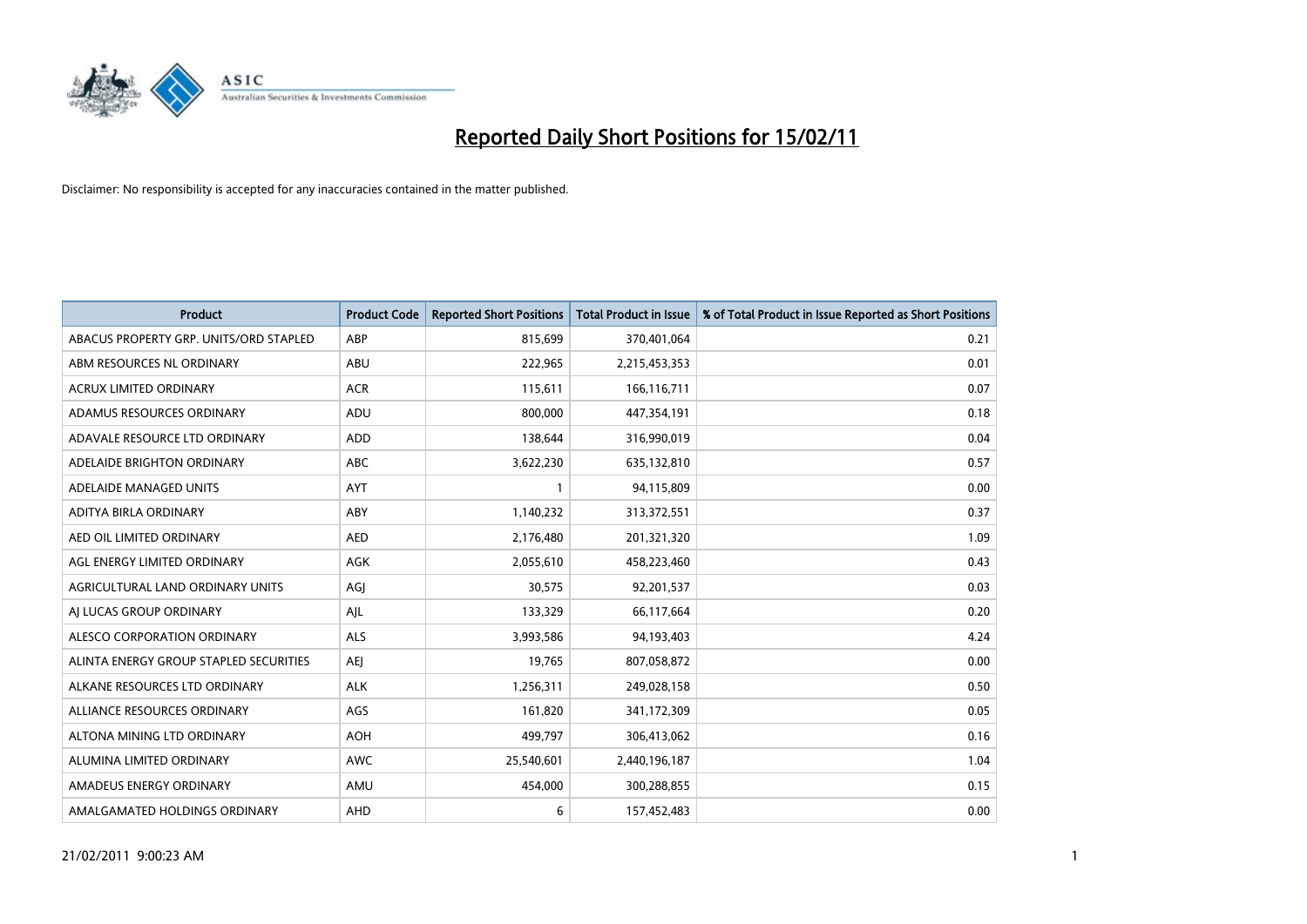

| Product                                 | <b>Product Code</b> | <b>Reported Short Positions</b> | <b>Total Product in Issue</b> | % of Total Product in Issue Reported as Short Positions |
|-----------------------------------------|---------------------|---------------------------------|-------------------------------|---------------------------------------------------------|
| AMCOR LIMITED ORDINARY                  | <b>AMC</b>          | 3,555,387                       | 1,225,519,046                 | 0.29                                                    |
| AMP CAPITAL CHINA ORDINARY UNITS        | <b>AGF</b>          | 65,310                          | 337,034,455                   | 0.02                                                    |
| AMP LIMITED ORDINARY                    | AMP                 | 18,719,307                      | 2,094,424,200                 | 0.85                                                    |
| AMPELLA MINING ORDINARY                 | <b>AMX</b>          | 387,975                         | 202,975,108                   | 0.19                                                    |
| ANATOLIA MIN DEV LTD CDI 1:1            | AQG                 | 34,600                          | 138,844,389                   | 0.02                                                    |
| ANSELL LIMITED ORDINARY                 | <b>ANN</b>          | 5,044,402                       | 133,007,903                   | 3.79                                                    |
| ANTARES ENERGY LTD ORDINARY             | AZZ                 | 1,967,874                       | 299,333,110                   | 0.66                                                    |
| ANZ BANKING GRP LTD ORDINARY            | ANZ                 | 12,147,960                      | 2,596,103,390                 | 0.47                                                    |
| APA GROUP STAPLED SECURITIES            | <b>APA</b>          | 4,889,993                       | 551,689,118                   | 0.90                                                    |
| APEX MINERALS NL ORDINARY               | <b>AXM</b>          | 885.146                         | 3,917,819,915                 | 0.02                                                    |
| APN EUROPEAN RETAIL UNITS STAPLED SEC.  | <b>AEZ</b>          | 11,832                          | 544,910,660                   | 0.00                                                    |
| APN NEWS & MEDIA ORDINARY               | <b>APN</b>          | 18,365,690                      | 606,084,019                   | 3.05                                                    |
| AQUARIUS PLATINUM. ORDINARY             | <b>AOP</b>          | 2,672,164                       | 463,241,295                   | 0.56                                                    |
| AOUILA RESOURCES ORDINARY               | <b>AQA</b>          | 2,877,781                       | 374,323,124                   | 0.76                                                    |
| ARAFURA RESOURCE LTD ORDINARY           | <b>ARU</b>          | 2,805,402                       | 367,930,342                   | 0.77                                                    |
| ARB CORPORATION ORDINARY                | <b>ARP</b>          | 29,058                          | 72,481,302                    | 0.04                                                    |
| ARDENT LEISURE GROUP STAPLED SECURITIES | AAD                 | 2,163,742                       | 312,836,274                   | 0.70                                                    |
| ARISTOCRAT LEISURE ORDINARY             | <b>ALL</b>          | 27,438,410                      | 533,983,910                   | 5.15                                                    |
| ASCIANO LIMITED ORDINARY                | <b>AIO</b>          | 24,541,428                      | 2,926,103,883                 | 0.87                                                    |
| ASG GROUP LIMITED ORDINARY              | <b>ASZ</b>          | 12,000                          | 168,247,718                   | 0.00                                                    |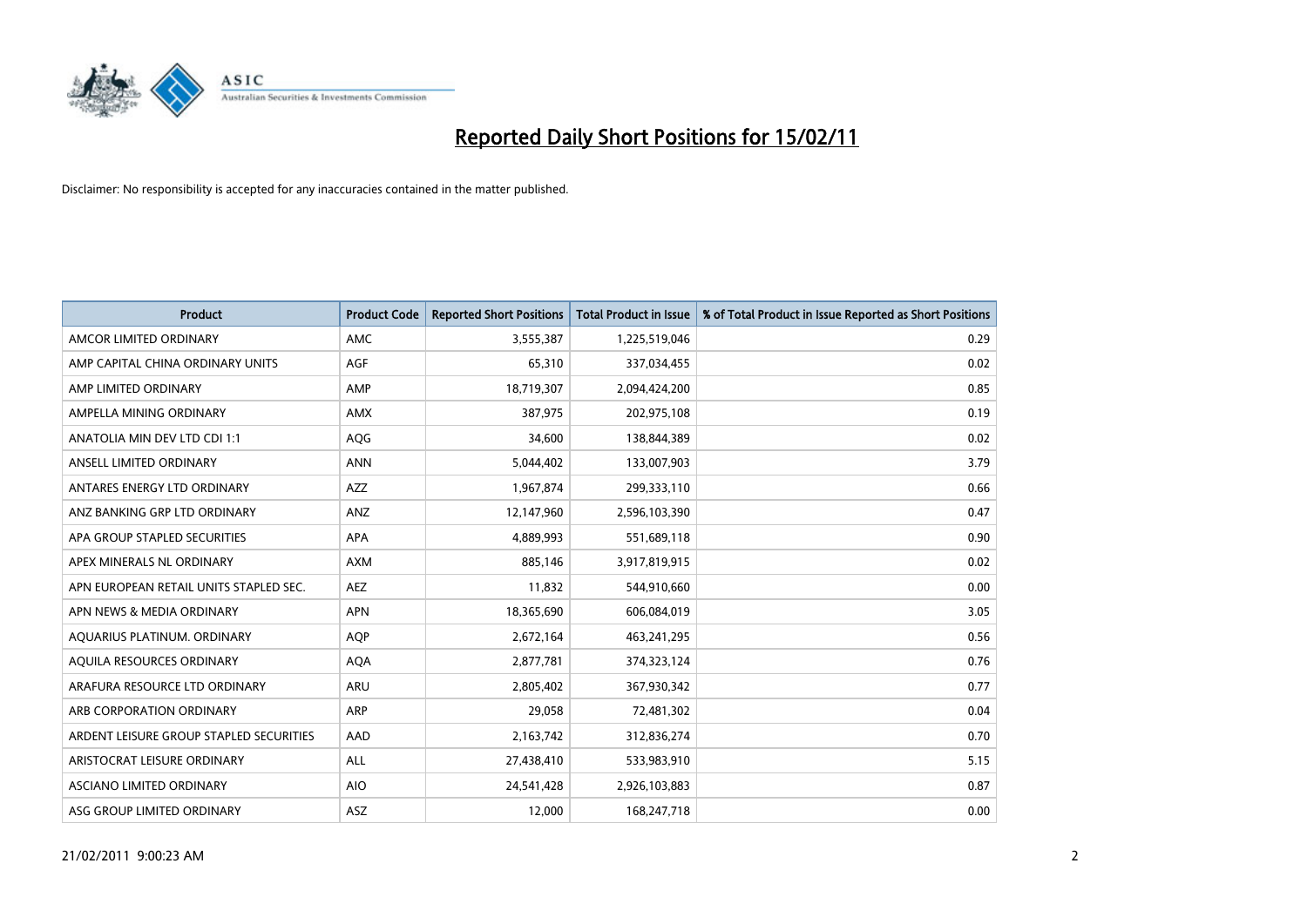

| <b>Product</b>                          | <b>Product Code</b> | <b>Reported Short Positions</b> | Total Product in Issue | % of Total Product in Issue Reported as Short Positions |
|-----------------------------------------|---------------------|---------------------------------|------------------------|---------------------------------------------------------|
| ASPEN GROUP ORD/UNITS STAPLED           | <b>APZ</b>          | 1,140,819                       | 588,269,075            | 0.18                                                    |
| ASTIVITA RENEWABLES ORDINARY            | <b>AIR</b>          | 120.000                         | 23,170,005             | 0.52                                                    |
| <b>ASTON RES LTD ORDINARY</b>           | <b>AZT</b>          | 42,952                          | 204,527,604            | 0.02                                                    |
| ASTRO JAP PROP GROUP STAPLED SECURITIES | AJA                 | 19,003                          | 50,821,741             | 0.04                                                    |
| ASX LIMITED ORDINARY                    | <b>ASX</b>          | 1,238,252                       | 175,136,729            | 0.70                                                    |
| ATLANTIC LIMITED ORDINARY               | ATI                 | 499,372                         | 110,845,957            | 0.45                                                    |
| ATLAS IRON LIMITED ORDINARY             | <b>AGO</b>          | 21,192,517                      | 549,217,233            | 3.85                                                    |
| AUCKLAND INTERNATION ORDINARY           | AIA                 | 54                              | 1,317,999,066          | 0.00                                                    |
| AURORA OIL & GAS ORDINARY               | <b>AUT</b>          | 422,660                         | 403,437,342            | 0.11                                                    |
| AUSDRILL LIMITED ORDINARY               | <b>ASL</b>          | 225,204                         | 262,933,906            | 0.08                                                    |
| AUSENCO LIMITED ORDINARY                | AAX                 | 3,824,072                       | 122,427,576            | 3.12                                                    |
| <b>AUSTAL LIMITED ORDINARY</b>          | ASB                 | 141,575                         | 188,069,638            | 0.07                                                    |
| <b>AUSTAR UNITED ORDINARY</b>           | <b>AUN</b>          | 14,477,193                      | 1,271,357,418          | 1.14                                                    |
| AUSTBROKERS HOLDINGS ORDINARY           | <b>AUB</b>          | $\overline{2}$                  | 54,339,433             | 0.00                                                    |
| AUSTEREO GROUP LTD. ORDINARY            | <b>AEO</b>          | 71,113                          | 344,783,708            | 0.02                                                    |
| AUSTIN ENGINEERING ORDINARY             | <b>ANG</b>          | 18.007                          | 71,614,403             | 0.02                                                    |
| <b>AUSTRALAND ASSETS ASSETS</b>         | AAZPB               | 1,168                           | 2,750,000              | 0.04                                                    |
| AUSTRALAND PROPERTY STAPLED SECURITY    | <b>ALZ</b>          | 741,108                         | 576,837,197            | 0.11                                                    |
| AUSTRALIAN AGRICULT, ORDINARY           | <b>AAC</b>          | 4,582,021                       | 264,264,459            | 1.71                                                    |
| AUSTRALIAN EDUCATION UNITS              | <b>AEU</b>          | 625.000                         | 134,973,383            | 0.46                                                    |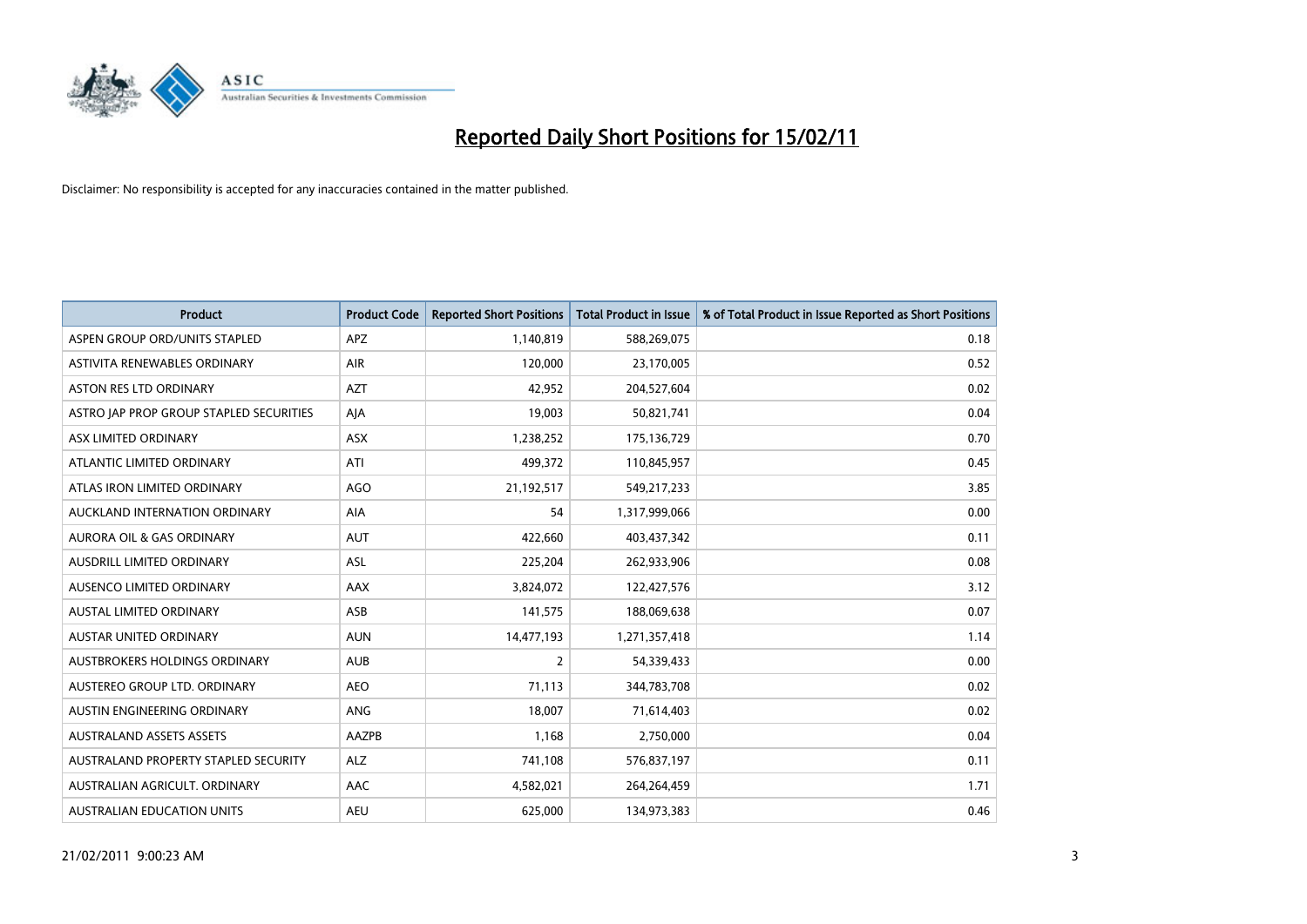

| <b>Product</b>                        | <b>Product Code</b> | <b>Reported Short Positions</b> | <b>Total Product in Issue</b> | % of Total Product in Issue Reported as Short Positions |
|---------------------------------------|---------------------|---------------------------------|-------------------------------|---------------------------------------------------------|
| AUSTRALIAN INFRASTR. UNITS/ORDINARY   | <b>AIX</b>          | 303,438                         | 620,733,944                   | 0.06                                                    |
| AUSTRALIAN MINES LTD ORDINARY         | <b>AUZ</b>          | 1,400,000                       | 396,909,440                   | 0.35                                                    |
| AUSTRALIAN PHARM, ORDINARY            | API                 | 1,175,029                       | 488,115,883                   | 0.23                                                    |
| AUTOMOTIVE HOLDINGS ORDINARY          | AHE                 | 500,861                         | 226,387,577                   | 0.21                                                    |
| AVEXA LIMITED ORDINARY                | <b>AVX</b>          | 243,657                         | 847,688,779                   | 0.03                                                    |
| AVOCA RESOURCES ORDINARY              | <b>AVO</b>          | 262,257                         | 303,301,781                   | 0.09                                                    |
| AWE LIMITED ORDINARY                  | <b>AWE</b>          | 4,680,704                       | 521,871,941                   | 0.90                                                    |
| AXA ASIA PACIFIC ORDINARY             | <b>AXA</b>          | 1,540,737                       | 2,067,095,545                 | 0.08                                                    |
| <b>BANDANNA ENERGY ORDINARY</b>       | <b>BND</b>          | 46,933                          | 426,265,482                   | 0.01                                                    |
| BANK OF QUEENSLAND. ORDINARY          | <b>BOQ</b>          | 1,778,230                       | 222,072,957                   | 0.80                                                    |
| <b>BANNERMAN RESOURCES ORDINARY</b>   | <b>BMN</b>          | 198,000                         | 234,435,934                   | 0.08                                                    |
| <b>BASS STRAIT OIL CO ORDINARY</b>    | <b>BAS</b>          | 1,482                           | 291,030,250                   | 0.00                                                    |
| BATHURST RESOURCES ORDINARY           | <b>BTU</b>          | 3,980,404                       | 613,291,330                   | 0.65                                                    |
| <b>BAUXITE RESOURCE LTD ORDINARY</b>  | <b>BAU</b>          | 289,644                         | 234,379,896                   | 0.13                                                    |
| <b>BEACH ENERGY LIMITED ORDINARY</b>  | <b>BPT</b>          | 2,307,736                       | 1,099,021,290                 | 0.22                                                    |
| BEADELL RESOURCE LTD ORDINARY         | <b>BDR</b>          | 37,019                          | 622,097,828                   | 0.01                                                    |
| BENDIGO AND ADELAIDE ORDINARY         | <b>BEN</b>          | 6,798,204                       | 357,625,053                   | 1.87                                                    |
| BENDIGO AND ADELAIDE RESET PREFERENCE | <b>BENPB</b>        | 135,205                         | 900,000                       | 15.02                                                   |
| BERKELEY RESOURCES ORDINARY           | <b>BKY</b>          | 696,203                         | 158,935,898                   | 0.43                                                    |
| BETASHARES ASX FIN ETF UNITS          | <b>OFN</b>          | 30,000                          | 4,509,251                     | 0.67                                                    |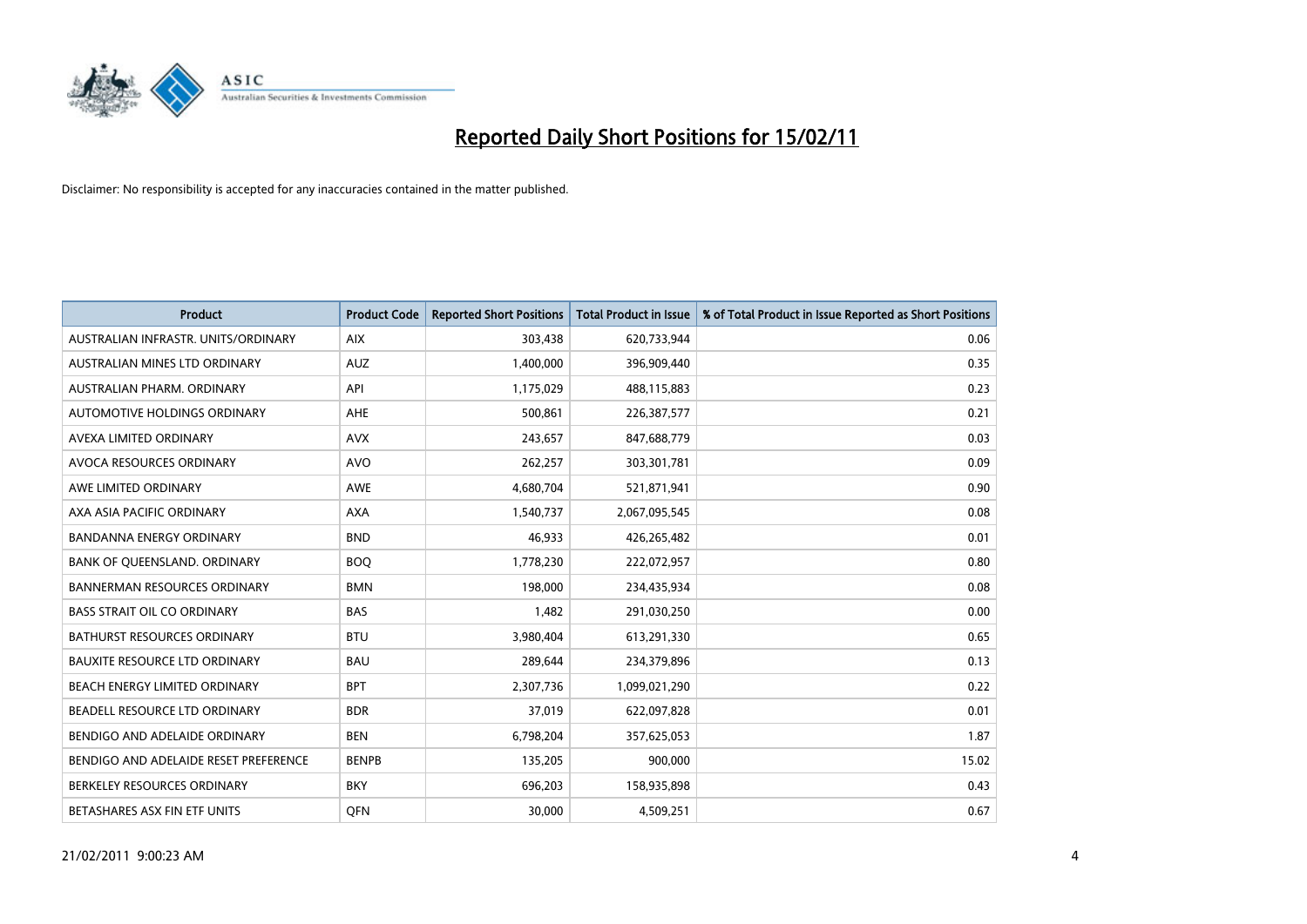

| Product                                  | <b>Product Code</b> | <b>Reported Short Positions</b> | <b>Total Product in Issue</b> | % of Total Product in Issue Reported as Short Positions |
|------------------------------------------|---------------------|---------------------------------|-------------------------------|---------------------------------------------------------|
| BETASHARES ASX RES ETF UNITS             | <b>ORE</b>          | 145,000                         | 4,519,432                     | 3.21                                                    |
| <b>BHP BILLITON LIMITED ORDINARY</b>     | <b>BHP</b>          | 21,976,497                      | 3,356,081,497                 | 0.64                                                    |
| <b>BILLABONG ORDINARY</b>                | <b>BBG</b>          | 11,102,766                      | 253,613,826                   | 4.36                                                    |
| <b>BIOTA HOLDINGS ORDINARY</b>           | <b>BTA</b>          | 2,214,771                       | 180,805,565                   | 1.23                                                    |
| <b>BISALLOY STEEL ORDINARY</b>           | <b>BIS</b>          | 84,480                          | 216,455,965                   | 0.04                                                    |
| BKI INVESTMENT LTD ORDINARY              | BKI                 | 508                             | 420,919,092                   | 0.00                                                    |
| <b>BLACKTHORN RESOURCES ORDINARY</b>     | <b>BTR</b>          | 35,848                          | 106,885,300                   | 0.03                                                    |
| <b>BLUESCOPE STEEL LTD ORDINARY</b>      | <b>BSL</b>          | 41,350,810                      | 1,842,207,385                 | 2.23                                                    |
| <b>BOART LONGYEAR ORDINARY</b>           | <b>BLY</b>          | 3,616,628                       | 461,163,412                   | 0.79                                                    |
| <b>BOOM LOGISTICS ORDINARY</b>           | <b>BOL</b>          | 337,999                         | 461,500,712                   | 0.07                                                    |
| BORAL LIMITED. ORDINARY                  | <b>BLD</b>          | 30,304,653                      | 724,446,767                   | 4.16                                                    |
| BOTSWANA METALS LTD ORDINARY             | <b>BML</b>          | 7,000                           | 107,787,762                   | 0.01                                                    |
| <b>BOW ENERGY LIMITED ORDINARY</b>       | <b>BOW</b>          | 788,377                         | 348,972,041                   | 0.22                                                    |
| <b>BRADKEN LIMITED ORDINARY</b>          | <b>BKN</b>          | 868.938                         | 139,639,929                   | 0.62                                                    |
| <b>BRAMBLES LIMITED ORDINARY</b>         | <b>BXB</b>          | 12,671,150                      | 1,450,669,836                 | 0.85                                                    |
| <b>BREVILLE GROUP LTD ORDINARY</b>       | <b>BRG</b>          | 2,740                           | 129,615,322                   | 0.00                                                    |
| <b>BRICKWORKS LIMITED ORDINARY</b>       | <b>BKW</b>          | 14,337                          | 147,567,333                   | 0.01                                                    |
| BROCKMAN RESOURCES ORDINARY              | <b>BRM</b>          | 83,954                          | 144,803,151                   | 0.06                                                    |
| BT INVESTMENT MNGMNT ORDINARY            | <b>BTT</b>          | 554,785                         | 160,000,000                   | 0.35                                                    |
| <b>BUNNINGS WAREHOUSE ORDINARY UNITS</b> | <b>BWP</b>          | 1,005,105                       | 427,042,646                   | 0.23                                                    |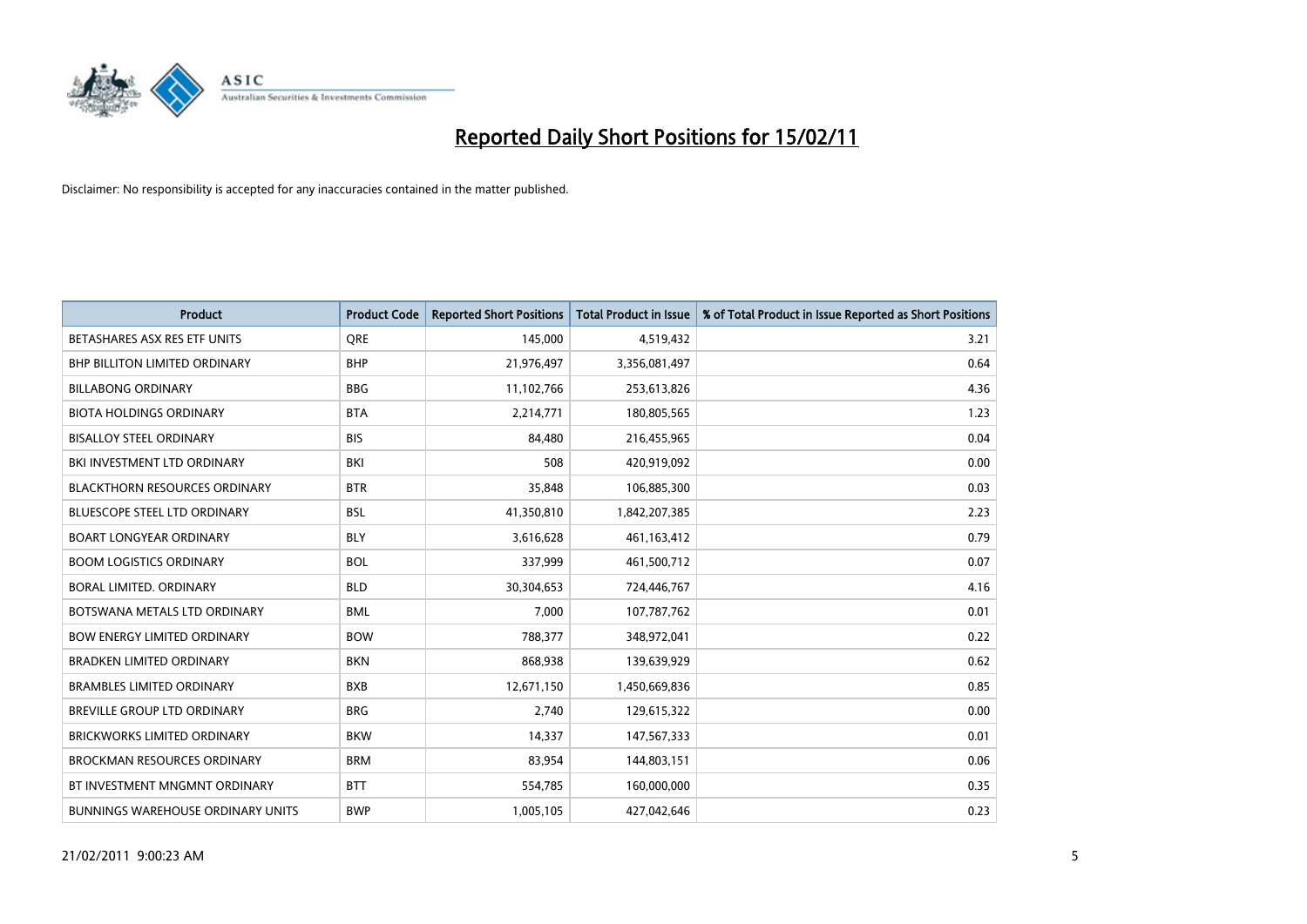

| <b>Product</b>                        | <b>Product Code</b> | <b>Reported Short Positions</b> | <b>Total Product in Issue</b> | % of Total Product in Issue Reported as Short Positions |
|---------------------------------------|---------------------|---------------------------------|-------------------------------|---------------------------------------------------------|
| <b>BUREY GOLD LIMITED ORDINARY</b>    | <b>BYR</b>          | 314,418                         | 247,968,277                   | 0.13                                                    |
| <b>BURU ENERGY ORDINARY</b>           | <b>BRU</b>          | 155,589                         | 182,780,549                   | 0.09                                                    |
| CABCHARGE AUSTRALIA ORDINARY          | CAB                 | 899,456                         | 120,437,014                   | 0.73                                                    |
| CALTEX AUSTRALIA ORDINARY             | <b>CTX</b>          | 5,338,946                       | 270,000,000                   | 1.95                                                    |
| <b>CAMPBELL BROTHERS ORDINARY</b>     | CPB                 | 56,964                          | 67,503,411                    | 0.09                                                    |
| CAPE LAMBERT RES LTD ORDINARY         | <b>CFE</b>          | 2,089,406                       | 588,183,880                   | 0.35                                                    |
| <b>CAPRAL LIMITED ORDINARY</b>        | CAA                 | 2,131,161                       | 387,898,255                   | 0.55                                                    |
| <b>CARBON ENERGY ORDINARY</b>         | <b>CNX</b>          | 1,207,978                       | 670,872,650                   | 0.17                                                    |
| CARDNO LIMITED ORDINARY               | CDD                 | 13,841                          | 106,250,491                   | 0.01                                                    |
| CARNARVON PETROLEUM ORDINARY          | <b>CVN</b>          | 3,058,665                       | 687,820,634                   | 0.45                                                    |
| <b>CARNEGIE WAVE ENERGY ORDINARY</b>  | <b>CWE</b>          | 83,000                          | 859,087,627                   | 0.01                                                    |
| <b>CARPATHIAN RESOURCES ORDINARY</b>  | <b>CPN</b>          | 75,000                          | 265,533,501                   | 0.03                                                    |
| CARPENTARIA EXP. LTD ORDINARY         | CAP                 | 9.777                           | 94,341,301                    | 0.01                                                    |
| CARRICK GOLD LIMITED ORDINARY         | <b>CRK</b>          | 25,680                          | 139,500,000                   | 0.02                                                    |
| CARSALES.COM LTD ORDINARY             | <b>CRZ</b>          | 4,134,708                       | 234,073,300                   | 1.77                                                    |
| CASH CONVERTERS ORD/DIV ACCESS        | CCV                 | 262,302                         | 379,761,025                   | 0.06                                                    |
| <b>CASPIAN OIL &amp; GAS ORDINARY</b> | <b>CIG</b>          | 50,000                          | 1,331,500,513                 | 0.00                                                    |
| CATALPA RESOURCES ORDINARY            | CAH                 | 429,752                         | 177,954,355                   | 0.24                                                    |
| <b>CAZALY RESOURCES ORDINARY</b>      | CAZ                 | 1,150                           | 110,291,702                   | 0.00                                                    |
| <b>CEC GROUP LIMITED ORDINARY</b>     | <b>CEG</b>          | 1,750                           | 79,662,662                    | 0.00                                                    |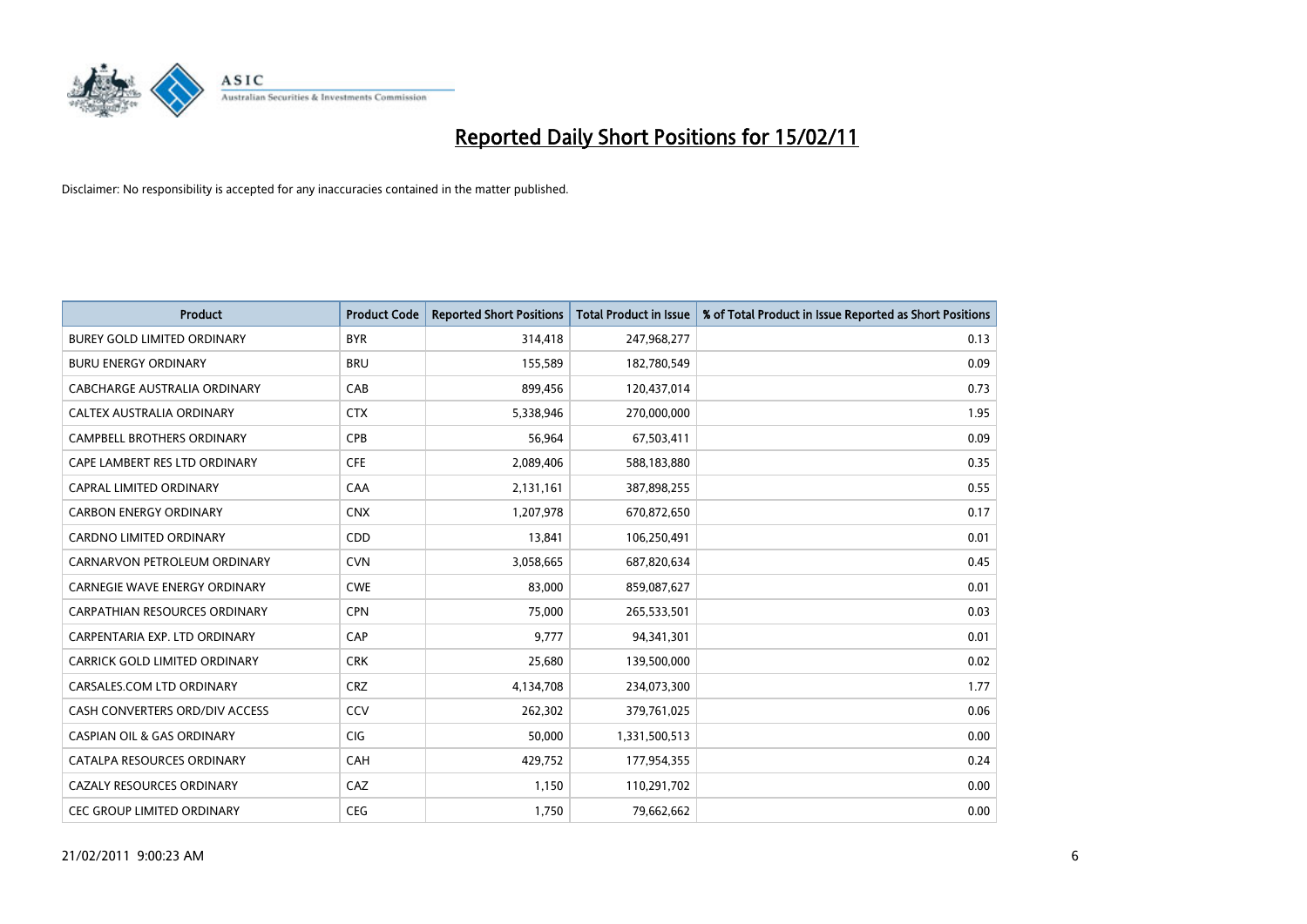

| <b>Product</b>                                | <b>Product Code</b> | <b>Reported Short Positions</b> | <b>Total Product in Issue</b> | % of Total Product in Issue Reported as Short Positions |
|-----------------------------------------------|---------------------|---------------------------------|-------------------------------|---------------------------------------------------------|
| <b>CELLNET GROUP ORDINARY</b>                 | <b>CLT</b>          | 1,342                           | 69,875,723                    | 0.00                                                    |
| CENTRAL PETROLEUM ORDINARY                    | <b>CTP</b>          | 163,513                         | 982,298,842                   | 0.02                                                    |
| CENTREBET INTERNAT, ORDINARY                  | <b>CIL</b>          | 11,582                          | 87,764,414                    | 0.01                                                    |
| CENTRO PROPERTIES UNITS/ORD STAPLED           | <b>CNP</b>          | 554,418                         | 972,414,514                   | 0.05                                                    |
| <b>CENTRO RETAIL GROUP STAPLED SECURITIES</b> | <b>CER</b>          | 980,794                         | 2,286,399,424                 | 0.05                                                    |
| <b>CERAMIC FUEL CELLS ORDINARY</b>            | <b>CFU</b>          | 1,678,198                       | 1,201,353,566                 | 0.13                                                    |
| <b>CFS RETAIL PROPERTY UNITS</b>              | <b>CFX</b>          | 38,042,966                      | 2,825,628,530                 | 1.32                                                    |
| <b>CHALLENGER DIV.PRO. STAPLED UNITS</b>      | <b>CDI</b>          | 28,696                          | 913,426,007                   | 0.00                                                    |
| CHALLENGER INFRAST. STAPLED UNITS             | <b>CIF</b>          | 316,130                         | 316,223,785                   | 0.10                                                    |
| <b>CHALLENGER LIMITED ORDINARY</b>            | <b>CGF</b>          | 5,430,651                       | 501,959,841                   | 1.06                                                    |
| CHANDLER MACLEOD LTD ORDINARY                 | <b>CMG</b>          | 340,915                         | 422,031,685                   | 0.08                                                    |
| CHARTER HALL GROUP STAPLED US PROHIBIT.       | <b>CHC</b>          | 558,146                         | 306,341,814                   | 0.17                                                    |
| <b>CHARTER HALL OFFICE UNIT</b>               | CQ <sub>O</sub>     | 1,777,910                       | 493,319,730                   | 0.35                                                    |
| <b>CHARTER HALL RETAIL UNITS</b>              | <b>COR</b>          | 305,783                         | 305,810,723                   | 0.09                                                    |
| CHEMGENEX PHARMACEUT ORDINARY                 | <b>CXS</b>          | 89,061                          | 283,348,870                   | 0.03                                                    |
| CITIGOLD CORP LTD ORDINARY                    | <b>CTO</b>          | 2,114,790                       | 1,040,278,301                 | 0.21                                                    |
| CLINUVEL PHARMACEUT, ORDINARY                 | <b>CUV</b>          | 4,127                           | 30,379,956                    | 0.01                                                    |
| <b>CLOUGH LIMITED ORDINARY</b>                | <b>CLO</b>          | 822,804                         | 770,916,269                   | 0.10                                                    |
| <b>COAL &amp; ALLIED ORDINARY</b>             | <b>CNA</b>          | 1,319                           | 86,584,735                    | 0.00                                                    |
| COAL OF AFRICA LTD ORDINARY                   | <b>CZA</b>          | 1,481,146                       | 530,514,663                   | 0.28                                                    |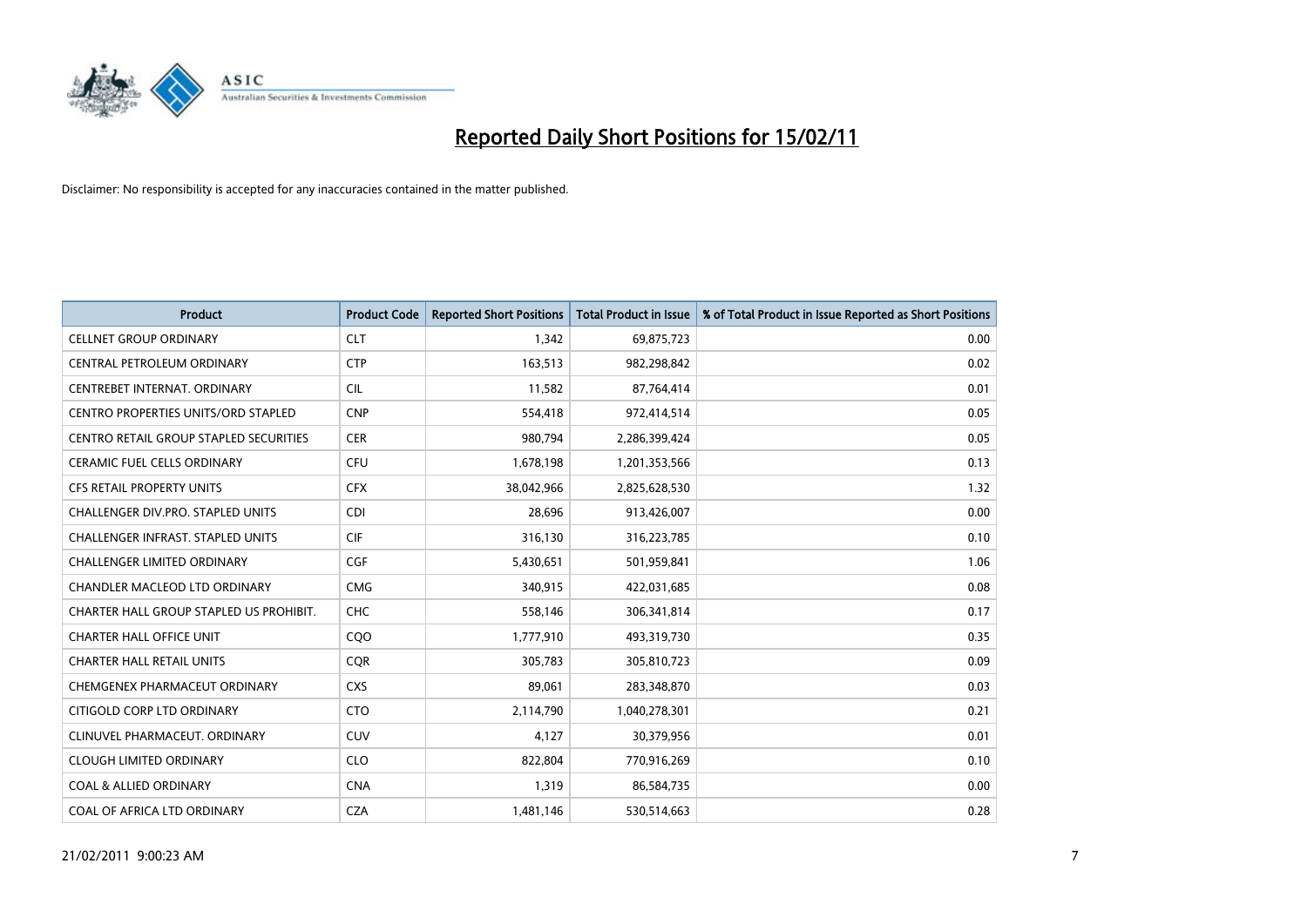

| <b>Product</b>                       | <b>Product Code</b> | <b>Reported Short Positions</b> | <b>Total Product in Issue</b> | % of Total Product in Issue Reported as Short Positions |
|--------------------------------------|---------------------|---------------------------------|-------------------------------|---------------------------------------------------------|
| <b>COALSPUR MINES LTD ORDINARY</b>   | <b>CPL</b>          | 1,585,233                       | 487,760,453                   | 0.32                                                    |
| COCA-COLA AMATIL ORDINARY            | <b>CCL</b>          | 6,290,883                       | 756,004,067                   | 0.82                                                    |
| <b>COCHLEAR LIMITED ORDINARY</b>     | <b>COH</b>          | 1,257,940                       | 56,669,257                    | 2.21                                                    |
| COCKATOO COAL ORDINARY               | <b>COK</b>          | 238,455                         | 1,016,096,908                 | 0.02                                                    |
| <b>COFFEY INTERNATIONAL ORDINARY</b> | <b>COF</b>          | 188,825                         | 132,577,523                   | 0.14                                                    |
| COMMONWEALTH BANK, ORDINARY          | <b>CBA</b>          | 13,933,706                      | 1,548,932,074                 | 0.89                                                    |
| COMMONWEALTH PROP ORDINARY UNITS     | <b>CPA</b>          | 21,238,669                      | 2,449,599,711                 | 0.88                                                    |
| <b>COMPASS RESOURCES ORDINARY</b>    | <b>CMR</b>          | 160,952                         | 147,402,920                   | 0.11                                                    |
| COMPUTERSHARE LTD ORDINARY           | <b>CPU</b>          | 2,068,643                       | 555,664,059                   | 0.36                                                    |
| <b>CONDOR METALS LTD ORDINARY</b>    | <b>CNK</b>          | 4,238                           | 65,000,000                    | 0.01                                                    |
| <b>CONNECTEAST GROUP STAPLED</b>     | <b>CEU</b>          | 44,965,813                      | 3,940,145,951                 | 1.14                                                    |
| CONQUEST MINING ORDINARY             | <b>COT</b>          | 4,294                           | 583,241,478                   | 0.00                                                    |
| CONSOLIDATED MEDIA, ORDINARY         | <b>CMI</b>          | 2,190,932                       | 561,834,996                   | 0.38                                                    |
| CONTANGO MICROCAP ORDINARY           | <b>CTN</b>          | 7,500                           | 145,708,783                   | 0.01                                                    |
| CONTINENTAL COAL LTD ORDINARY        | <b>CCC</b>          | 1,481,119                       | 1,980,616,757                 | 0.07                                                    |
| <b>COOPER ENERGY LTD ORDINARY</b>    | <b>COE</b>          | 1,261,613                       | 292,576,001                   | 0.43                                                    |
| <b>COPPER STRIKE LTD ORDINARY</b>    | <b>CSE</b>          | 714                             | 129,455,571                   | 0.00                                                    |
| <b>CORDLIFE LIMITED ORDINARY</b>     | CBB                 |                                 | 145,360,920                   | 0.00                                                    |
| <b>COUNT FINANCIAL ORDINARY</b>      | COU                 | 691,875                         | 262,212,976                   | 0.27                                                    |
| CRANE GROUP LIMITED ORDINARY         | <b>CRG</b>          | 1,533,939                       | 79,110,667                    | 1.94                                                    |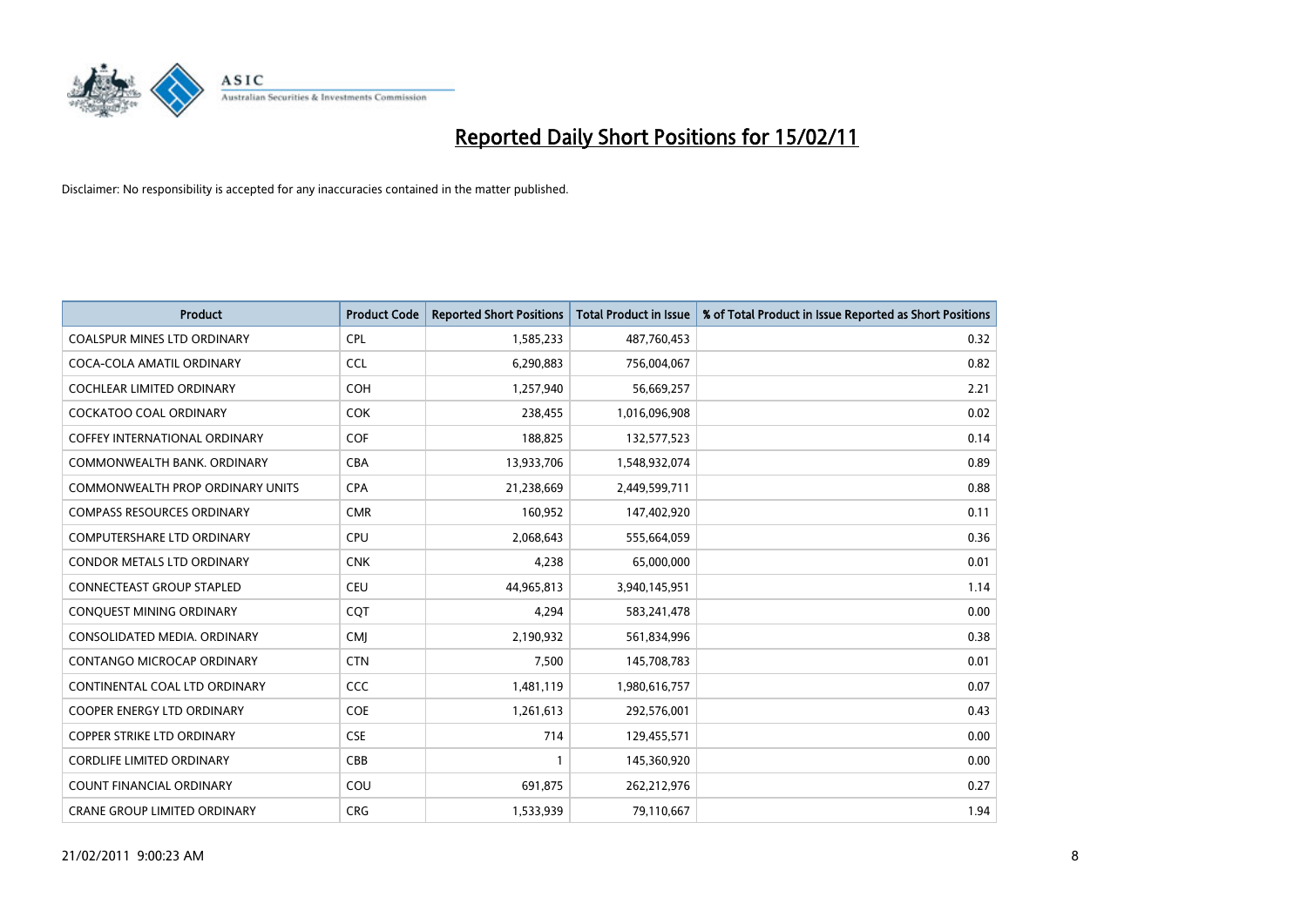

| <b>Product</b>                          | <b>Product Code</b> | <b>Reported Short Positions</b> | Total Product in Issue | % of Total Product in Issue Reported as Short Positions |
|-----------------------------------------|---------------------|---------------------------------|------------------------|---------------------------------------------------------|
| <b>CRESCENT GOLD ORDINARY</b>           | <b>CRE</b>          | 299,112                         | 1,063,487,177          | 0.03                                                    |
| <b>CROMWELL PROP STAPLED SECURITIES</b> | <b>CMW</b>          | 80,093                          | 910,985,951            | 0.01                                                    |
| <b>CROWN LIMITED ORDINARY</b>           | <b>CWN</b>          | 3,297,097                       | 754,131,800            | 0.42                                                    |
| <b>CSG LIMITED ORDINARY</b>             | CSV                 | 683,722                         | 244,933,695            | 0.27                                                    |
| <b>CSL LIMITED ORDINARY</b>             | <b>CSL</b>          | 10,386,500                      | 544,690,565            | 1.87                                                    |
| <b>CSR LIMITED ORDINARY</b>             | <b>CSR</b>          | 12,537,060                      | 1,517,909,514          | 0.83                                                    |
| <b>CUDECO LIMITED ORDINARY</b>          | CDU                 | 635,335                         | 145,512,643            | 0.45                                                    |
| <b>CUSTOMERS LIMITED ORDINARY</b>       | <b>CUS</b>          | 142,612                         | 134,869,357            | 0.11                                                    |
| DART ENERGY LTD ORDINARY                | <b>DTE</b>          | 326,255                         | 548,938,184            | 0.06                                                    |
| DAVID JONES LIMITED ORDINARY            | <b>DJS</b>          | 21,181,172                      | 514,034,694            | 4.11                                                    |
| <b>DECMIL GROUP LIMITED ORDINARY</b>    | <b>DCG</b>          | 17,397                          | 124,204,568            | 0.01                                                    |
| DEEP YELLOW LIMITED ORDINARY            | <b>DYL</b>          | 15,876                          | 1,127,084,458          | 0.00                                                    |
| DEVINE LIMITED ORDINARY                 | <b>DVN</b>          | 1,000                           | 634,918,223            | 0.00                                                    |
| DEXUS PROPERTY GROUP STAPLED UNITS      | <b>DXS</b>          | 15,169,389                      | 4,839,024,176          | 0.31                                                    |
| DISCOVERY METALS LTD ORDINARY           | <b>DML</b>          | 232,451                         | 436,628,231            | 0.06                                                    |
| DOMINION MINING ORDINARY                | <b>DOM</b>          | 1,652                           | 103,520,259            | 0.00                                                    |
| DOMINO PIZZA ENTERPR ORDINARY           | <b>DMP</b>          | 3                               | 68,407,674             | 0.00                                                    |
| DOWNER EDI LIMITED ORDINARY             | <b>DOW</b>          | 8,709,161                       | 343,178,483            | 2.56                                                    |
| DRILLSEARCH ENERGY ORDINARY             | <b>DLS</b>          | 7,042                           | 206,808,417            | 0.00                                                    |
| DUET GROUP STAPLED US PROHIBIT.         | <b>DUE</b>          | 1,834,013                       | 887,304,690            | 0.21                                                    |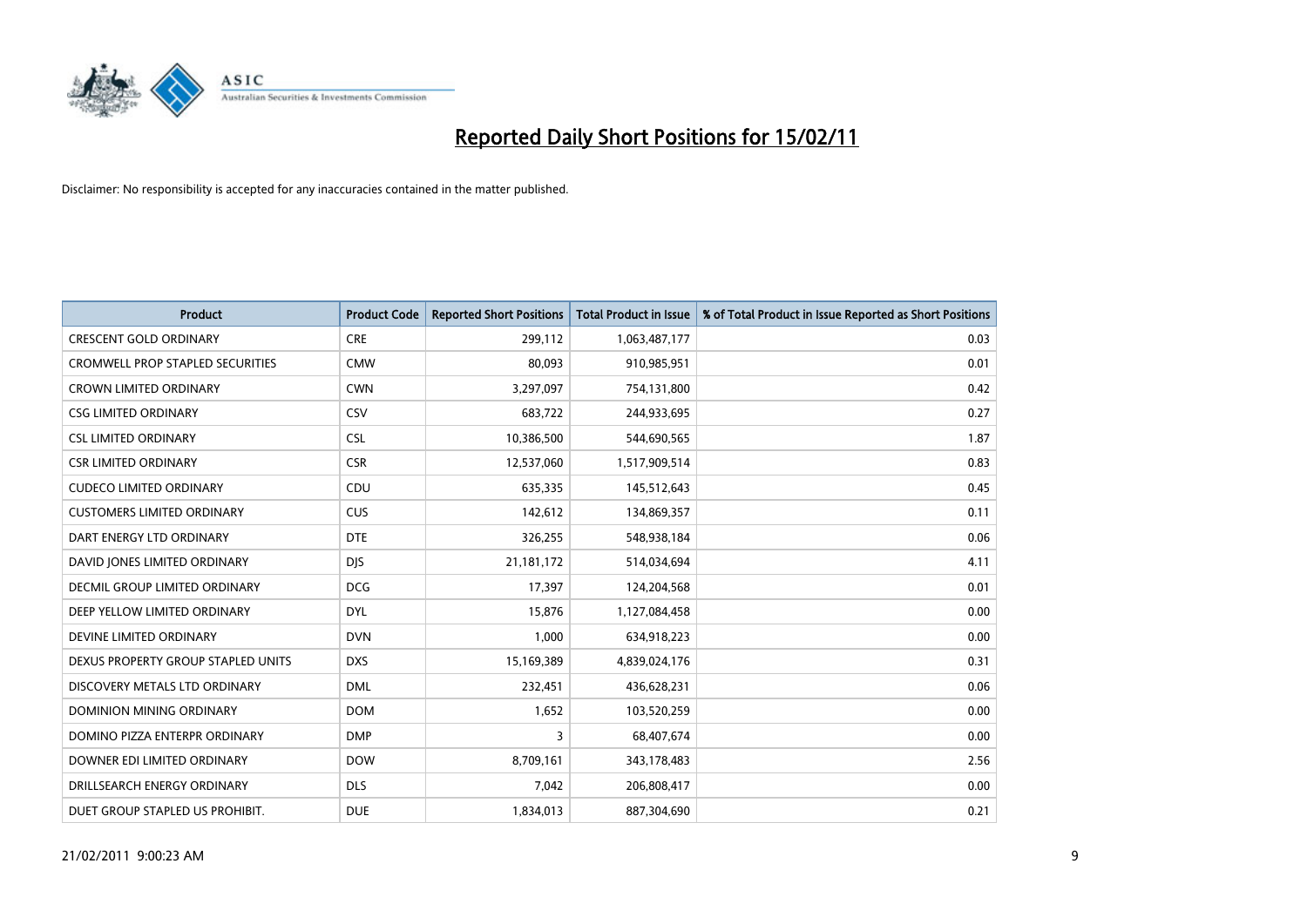

| <b>Product</b>                            | <b>Product Code</b> | <b>Reported Short Positions</b> | Total Product in Issue | % of Total Product in Issue Reported as Short Positions |
|-------------------------------------------|---------------------|---------------------------------|------------------------|---------------------------------------------------------|
| DULUXGROUP LIMITED ORDINARY               | <b>DLX</b>          | 2,491,663                       | 367,456,259            | 0.68                                                    |
| DYESOL LIMITED ORDINARY                   | <b>DYE</b>          | 25,279                          | 143,442,197            | 0.02                                                    |
| EASTERN STAR GAS ORDINARY                 | ESG                 | 4,959,679                       | 991,567,041            | 0.50                                                    |
| EDT RETAIL TRUST UNITS                    | <b>EDT</b>          | 99,457                          | 4,700,290,868          | 0.00                                                    |
| <b>ELDERS LIMITED HYBRIDS</b>             | <b>ELDPA</b>        | 80,708                          | 1,500,000              | 5.38                                                    |
| <b>ELDERS LIMITED ORDINARY</b>            | <b>ELD</b>          | 14,978,909                      | 448,598,480            | 3.33                                                    |
| ELDORADO GOLD CORP CDI 1:1                | EAU                 | 141,007                         | 19,905,333             | 0.72                                                    |
| ELEMENTAL MINERALS ORDINARY               | <b>ELM</b>          | 16,000                          | 152,622,927            | 0.01                                                    |
| ELEMENTOS LIMITED ORDINARY                | <b>ELT</b>          | 8                               | 56,885,454             | 0.00                                                    |
| ELIXIR PETROLEUM LTD ORDINARY             | <b>EXR</b>          | 324,400                         | 188,988,472            | 0.17                                                    |
| <b>EMECO HOLDINGS ORDINARY</b>            | <b>EHL</b>          | 392,001                         | 631,237,586            | 0.07                                                    |
| <b>ENERGY RESOURCES ORDINARY 'A'</b>      | <b>ERA</b>          | 2,531,059                       | 190,737,934            | 1.30                                                    |
| <b>ENERGY WORLD CORPOR, ORDINARY</b>      | <b>EWC</b>          | 16,845,336                      | 1,561,166,672          | 1.09                                                    |
| <b>ENTEK ENERGY LTD ORDINARY</b>          | ETE                 | 489.903                         | 287,692,535            | 0.17                                                    |
| <b>ENTELLECT SOLUTIONS ORDINARY</b>       | <b>ESN</b>          | 464.050                         | 1,740,334,200          | 0.03                                                    |
| <b>ENVESTRA LIMITED ORDINARY</b>          | <b>ENV</b>          | 1,784,012                       | 1,430,398,609          | 0.12                                                    |
| EQUINOX MINERALS LTD CHESS DEPOSITARY INT | EQN                 | 1,855,289                       | 877,042,919            | 0.22                                                    |
| <b>EVEREST FINANCIAL ORDINARY</b>         | EFG                 | 4,300                           | 251,442,316            | 0.00                                                    |
| <b>EXCO RESOURCES LTD ORDINARY</b>        | EXS                 | 29,315                          | 346,494,187            | 0.01                                                    |
| EXTRACT RESOURCES ORDINARY                | <b>EXT</b>          | 422,684                         | 243,552,298            | 0.17                                                    |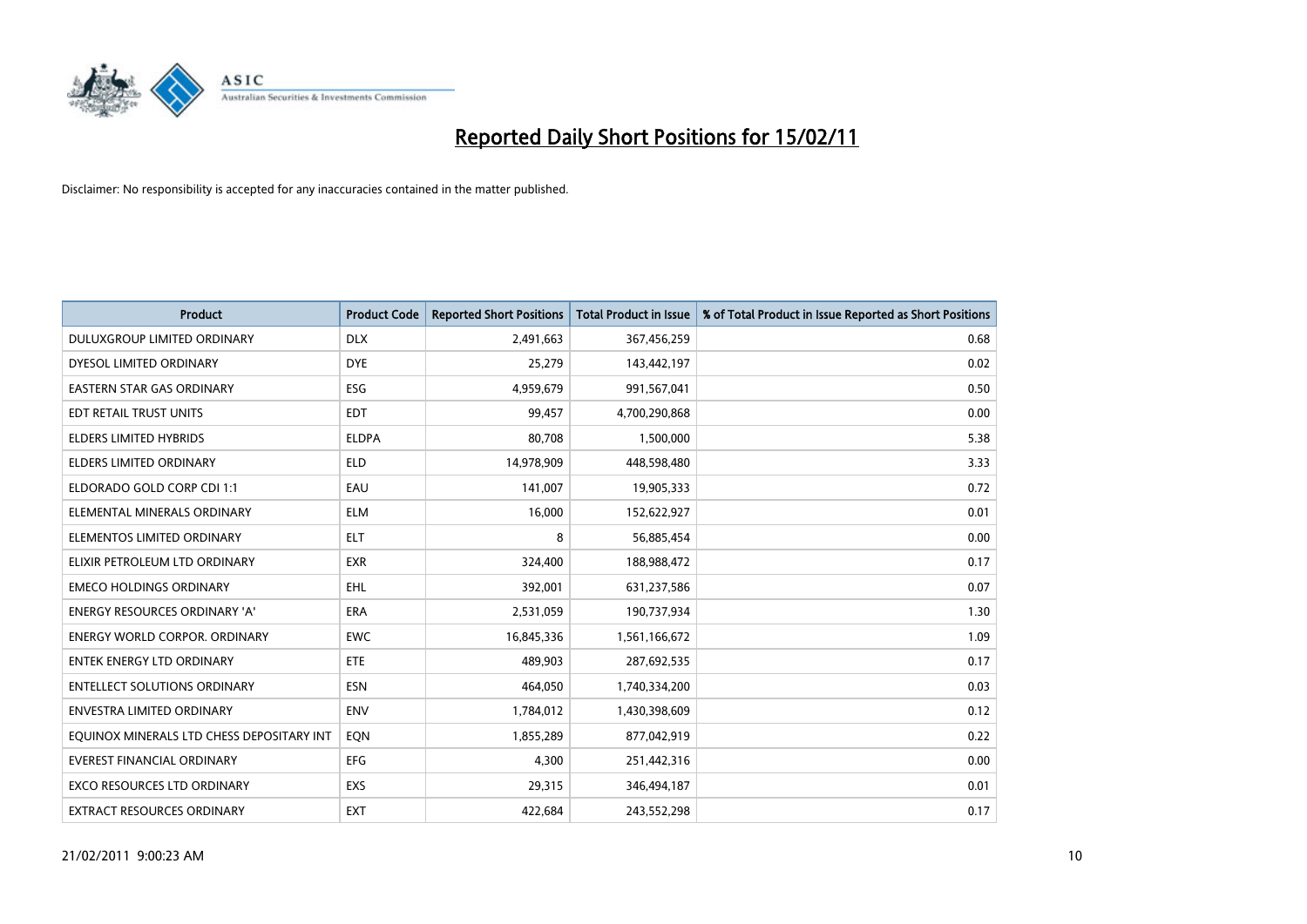

| <b>Product</b>                        | <b>Product Code</b> | <b>Reported Short Positions</b> | Total Product in Issue | % of Total Product in Issue Reported as Short Positions |
|---------------------------------------|---------------------|---------------------------------|------------------------|---------------------------------------------------------|
| <b>FAIRFAX MEDIA LTD ORDINARY</b>     | <b>FXJ</b>          | 316,323,013                     | 2,351,955,725          | 13.45                                                   |
| FANTASTIC HOLDINGS ORDINARY           | <b>FAN</b>          | 8,500                           | 102,739,538            | 0.01                                                    |
| <b>FAR LTD ORDINARY</b>               | <b>FAR</b>          | 664,906                         | 1,244,439,464          | 0.05                                                    |
| FERRAUS LIMITED ORDINARY              | <b>FRS</b>          | 534,015                         | 205,700,890            | 0.26                                                    |
| FISHER & PAYKEL APP. ORDINARY         | <b>FPA</b>          | 8,773,970                       | 724,235,162            | 1.21                                                    |
| FISHER & PAYKEL H. ORDINARY           | <b>FPH</b>          | 2,701,574                       | 520,409,135            | 0.52                                                    |
| FKP PROPERTY GROUP STAPLED SECURITIES | <b>FKP</b>          | 20,999,520                      | 1,174,033,185          | 1.81                                                    |
| FLEETWOOD CORP ORDINARY               | <b>FWD</b>          | 95,004                          | 57,281,484             | 0.17                                                    |
| FLETCHER BUILDING ORDINARY            | <b>FBU</b>          | 5,439,002                       | 611,250,393            | 0.89                                                    |
| FLEXIGROUP LIMITED ORDINARY           | <b>FXL</b>          | 89,859                          | 275,472,492            | 0.03                                                    |
| <b>FLIGHT CENTRE ORDINARY</b>         | <b>FLT</b>          | 2,759,700                       | 99,798,029             | 2.77                                                    |
| FLINDERS MINES LTD ORDINARY           | <b>FMS</b>          | 21,660,818                      | 1,820,384,571          | 1.18                                                    |
| <b>FOCUS MINERALS LTD ORDINARY</b>    | <b>FML</b>          | 605.861                         | 2,865,543,210          | 0.02                                                    |
| <b>FORGE GROUP LIMITED ORDINARY</b>   | FGE                 | 58,318                          | 82,864,014             | 0.07                                                    |
| FORTE ENERGY NL ORDINARY              | FTE                 | 2,958,986                       | 669,756,735            | 0.44                                                    |
| FORTESCUE METALS GRP ORDINARY         | <b>FMG</b>          | 12,226,358                      | 3,112,711,159          | 0.39                                                    |
| <b>FOSTER'S GROUP ORDINARY</b>        | FGL                 | 7,798,818                       | 1,935,386,127          | 0.39                                                    |
| FTD CORPORATION ORDINARY              | <b>FTD</b>          | 8,088                           | 33,474,593             | 0.02                                                    |
| <b>FUNTASTIC LIMITED ORDINARY</b>     | <b>FUN</b>          | 322,528                         | 340,997,682            | 0.09                                                    |
| G.U.D. HOLDINGS ORDINARY              | GUD                 | 469,143                         | 68,426,721             | 0.70                                                    |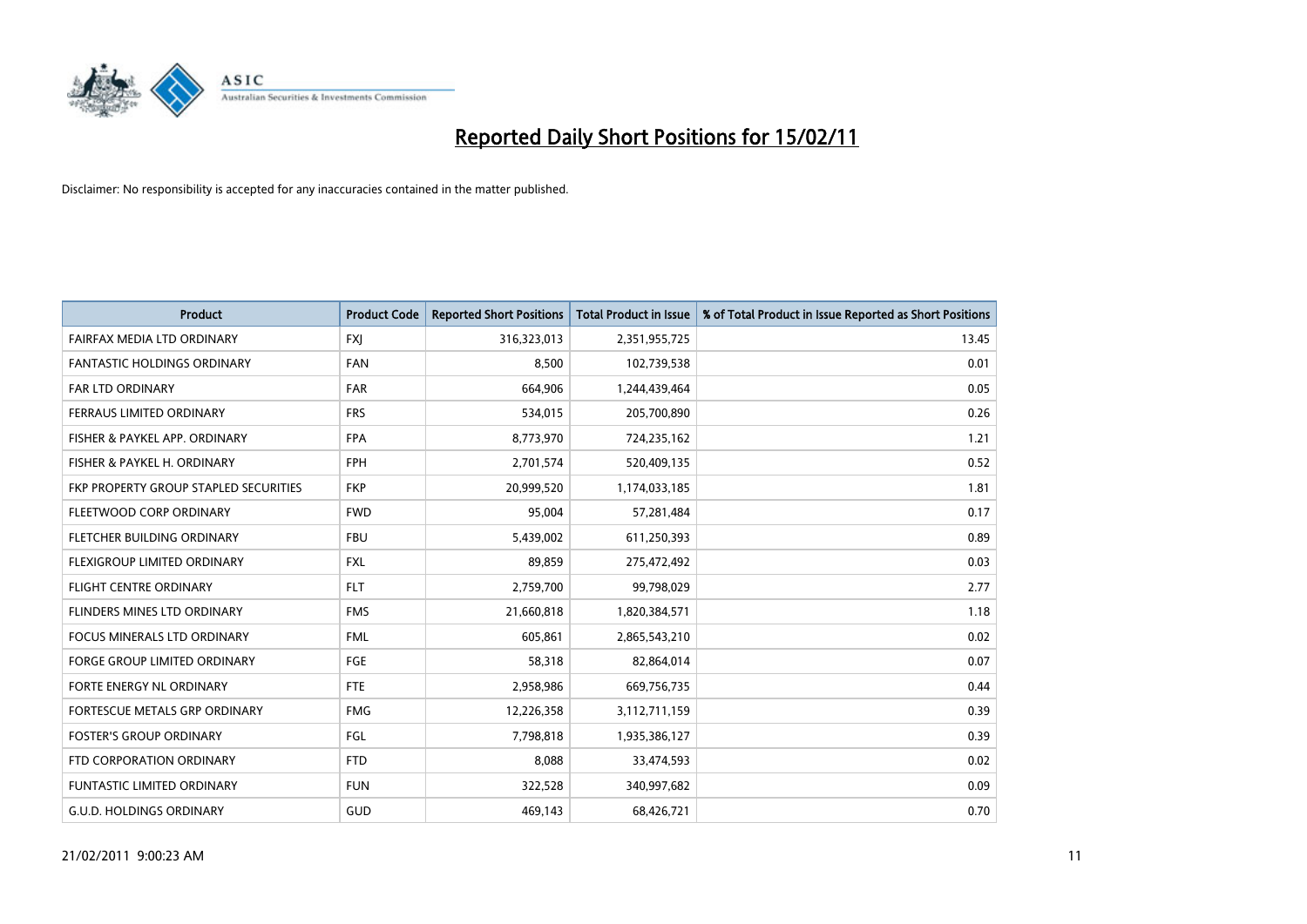

| <b>Product</b>                                   | <b>Product Code</b> | <b>Reported Short Positions</b> | Total Product in Issue | % of Total Product in Issue Reported as Short Positions |
|--------------------------------------------------|---------------------|---------------------------------|------------------------|---------------------------------------------------------|
| <b>G8 EDUCATION LIMITED ORDINARY</b>             | <b>GEM</b>          | 994,512                         | 162,304,537            | 0.62                                                    |
| <b>GALAXY RESOURCES ORDINARY</b>                 | GXY                 | 683,699                         | 192,653,358            | 0.34                                                    |
| <b>GEODYNAMICS LIMITED ORDINARY</b>              | GDY                 | 632,463                         | 333,643,956            | 0.19                                                    |
| <b>GINDALBIE METALS LTD ORDINARY</b>             | GBG                 | 9,932,953                       | 935,215,590            | 1.05                                                    |
| <b>GIRALIA RESOURCES NL ORDINARY</b>             | GIR                 | 82,506                          | 183,085,170            | 0.04                                                    |
| <b>GLOBAL MINING ORDINARY</b>                    | <b>GMI</b>          | 8,951                           | 191,820,968            | 0.00                                                    |
| <b>GLOUCESTER COAL ORDINARY</b>                  | GCL                 | 253,057                         | 140,447,062            | 0.18                                                    |
| <b>GME RESOURCES LTD ORDINARY</b>                | <b>GME</b>          | 800                             | 302,352,750            | 0.00                                                    |
| <b>GOLD ONE INT LTD ORDINARY</b>                 | GDO                 | 150,000                         | 807,080,905            | 0.02                                                    |
| <b>GOLDEN WEST RESOURCE ORDINARY</b>             | GWR                 | 1,617                           | 189,606,127            | 0.00                                                    |
| <b>GOODMAN FIELDER, ORDINARY</b>                 | <b>GFF</b>          | 25,055,317                      | 1,380,386,438          | 1.83                                                    |
| <b>GOODMAN GROUP STAPLED US PROHIBIT.</b>        | <b>GMG</b>          | 7,119,950                       | 6,893,222,796          | 0.09                                                    |
| <b>GPT GROUP STAPLED SEC.</b>                    | GPT                 | 9,697,717                       | 1,855,529,431          | 0.52                                                    |
| <b>GRAINCORP LIMITED A CLASS ORDINARY</b>        | <b>GNC</b>          | 709,571                         | 198,318,900            | 0.35                                                    |
| <b>GRANGE RESOURCES, ORDINARY</b>                | GRR                 | 1,316,653                       | 1,152,077,403          | 0.12                                                    |
| <b>GREENCAP LIMITED ORDINARY</b>                 | GCG                 |                                 | 262,515,385            | 0.00                                                    |
| <b>GREENLAND MIN EN LTD ORDINARY</b>             | GGG                 | 747,923                         | 310,212,808            | 0.24                                                    |
| <b>GRYPHON MINERALS LTD ORDINARY</b>             | GRY                 | 251,758                         | 292,822,058            | 0.10                                                    |
| <b>GUINNESS PEAT GROUP. CHESS DEPOSITARY INT</b> | <b>GPG</b>          | 56                              | 292,813,582            | 0.00                                                    |
| <b>GUNNS LIMITED ORDINARY</b>                    | <b>GNS</b>          | 28,551,969                      | 848,401,559            | 3.36                                                    |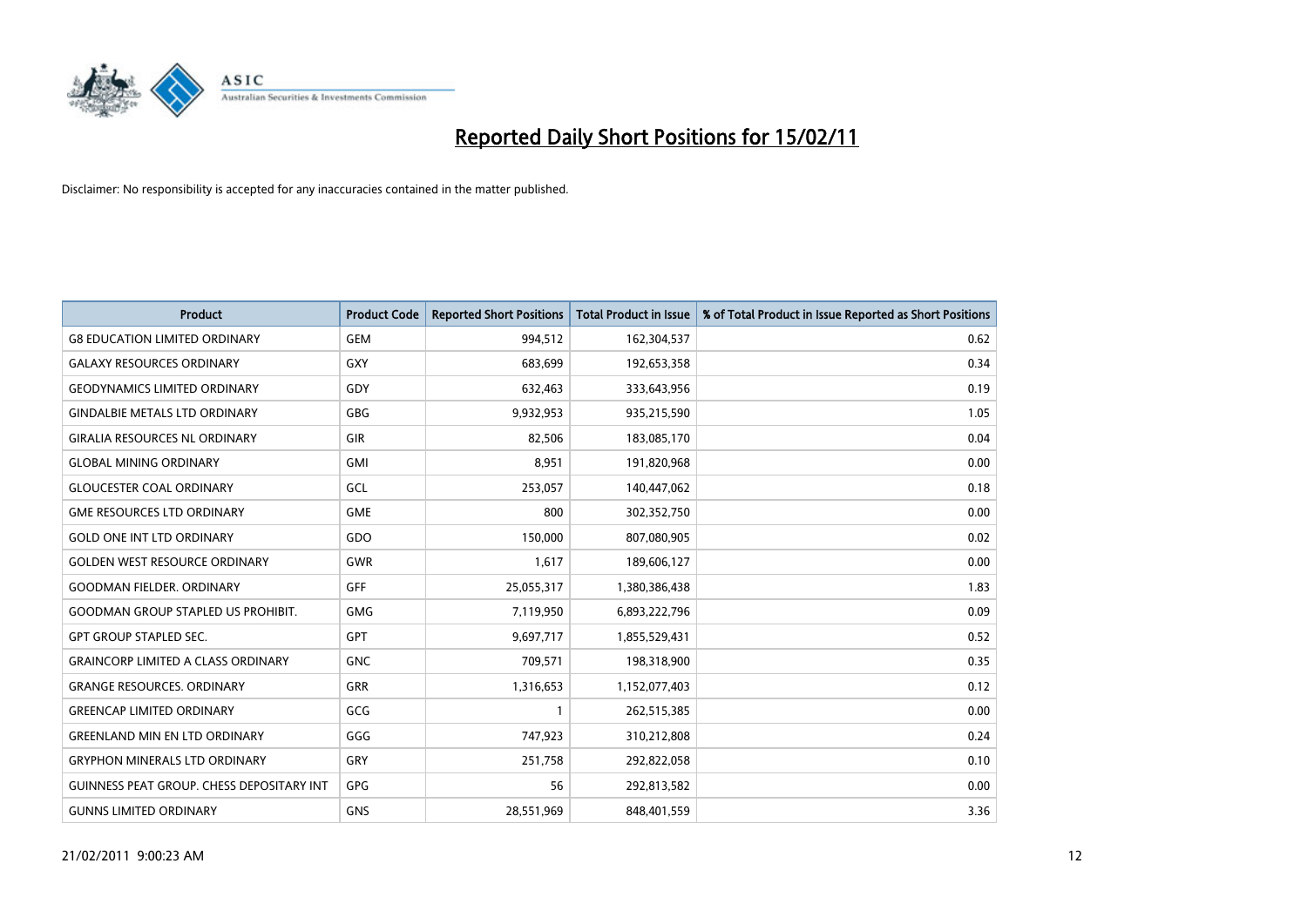

| Product                               | <b>Product Code</b> | <b>Reported Short Positions</b> | <b>Total Product in Issue</b> | % of Total Product in Issue Reported as Short Positions |
|---------------------------------------|---------------------|---------------------------------|-------------------------------|---------------------------------------------------------|
| <b>GWA GROUP LTD ORDINARY</b>         | <b>GWA</b>          | 5,538,737                       | 301,102,514                   | 1.86                                                    |
| HARVEY NORMAN ORDINARY                | <b>HVN</b>          | 39,006,119                      | 1,062,316,784                 | 3.67                                                    |
| HASTIE GROUP LIMITED ORDINARY         | <b>HST</b>          | 2,690,376                       | 239,781,419                   | 1.11                                                    |
| HASTINGS DIVERSIFIED STAPLED SECURITY | <b>HDF</b>          | 485,849                         | 520,447,040                   | 0.09                                                    |
| <b>HEARTWARE INT INC CDI 35:1</b>     | <b>HIN</b>          | 272,008                         | 66,059,280                    | 0.41                                                    |
| <b>HENDERSON GROUP CDI 1:1</b>        | <b>HGG</b>          | 7,058,397                       | 554,072,125                   | 1.28                                                    |
| HEA HOLDINGS LIMITED ORDINARY         | <b>HFA</b>          | 1,983,427                       | 469,330,170                   | 0.42                                                    |
| HIGHLANDS PACIFIC ORDINARY            | <b>HIG</b>          | 2,382,804                       | 686,082,148                   | 0.35                                                    |
| HILLCREST LITIGAT. ORDINARY           | <b>HLS</b>          | 1,600,000                       | 76,488,557                    | 2.09                                                    |
| HILLGROVE RES LTD ORDINARY            | <b>HGO</b>          | 361,430                         | 793,698,575                   | 0.05                                                    |
| HILLS HOLDINGS LTD ORDINARY           | <b>HIL</b>          | 1,989,323                       | 248,676,841                   | 0.80                                                    |
| HORIZON OIL LIMITED ORDINARY          | <b>HZN</b>          | 2,576,186                       | 1,130,311,515                 | 0.23                                                    |
| HUNNU COAL LIMITED ORDINARY           | <b>HUN</b>          | 1,000,000                       | 182,565,002                   | 0.55                                                    |
| <b>ICON ENERGY LIMITED ORDINARY</b>   | <b>ICN</b>          | 303,636                         | 469,301,394                   | 0.06                                                    |
| <b>IINET LIMITED ORDINARY</b>         | <b>IIN</b>          | 1,043,355                       | 152,160,119                   | 0.68                                                    |
| <b>ILUKA RESOURCES ORDINARY</b>       | ILU                 | 3,541,656                       | 418,700,517                   | 0.84                                                    |
| IMF (AUSTRALIA) LTD ORDINARY          | <b>IMF</b>          | 384,767                         | 122,496,819                   | 0.31                                                    |
| IMX RESOURCES LTD ORDINARY            | <b>IXR</b>          | 20,000                          | 262,612,803                   | 0.01                                                    |
| <b>INCITEC PIVOT ORDINARY</b>         | IPL                 | 6,884,360                       | 1,628,730,107                 | 0.42                                                    |
| INDEPENDENCE GROUP ORDINARY           | <b>IGO</b>          | 1,206,240                       | 138,777,305                   | 0.86                                                    |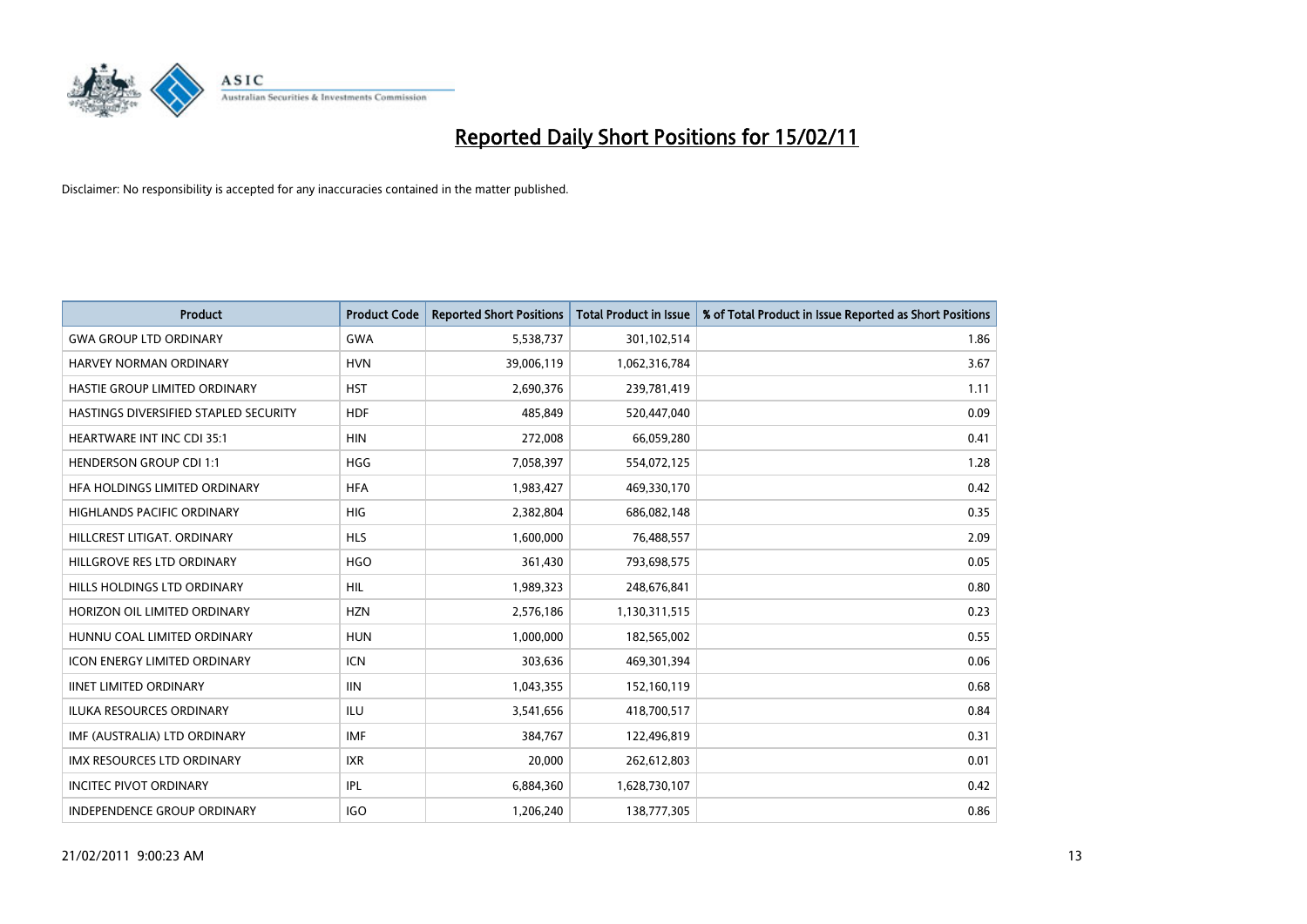

| Product                                   | <b>Product Code</b> | <b>Reported Short Positions</b> | <b>Total Product in Issue</b> | % of Total Product in Issue Reported as Short Positions |
|-------------------------------------------|---------------------|---------------------------------|-------------------------------|---------------------------------------------------------|
| <b>INDOPHIL RESOURCES ORDINARY</b>        | <b>IRN</b>          | 345,981                         | 471,445,763                   | 0.07                                                    |
| <b>INDUSTREA LIMITED ORDINARY</b>         | IDL                 | 1,035,950                       | 363,878,295                   | 0.28                                                    |
| <b>INFIGEN ENERGY STAPLED SECURITIES</b>  | <b>IFN</b>          | 6,848,629                       | 761,222,569                   | 0.90                                                    |
| ING INDUSTRIAL FUND UNITS                 | <b>IIF</b>          | 1,211,005                       | 2,592,249,647                 | 0.05                                                    |
| ING OFFICE FUND STAPLED SECURITIES        | <b>IOF</b>          | 12,957,200                      | 2,729,071,212                 | 0.47                                                    |
| ING RE COM GROUP STAPLED SECURITIES       | ILF.                | 9,075                           | 441,029,194                   | 0.00                                                    |
| <b>INSURANCE AUSTRALIA ORDINARY</b>       | IAG                 | 7,217,065                       | 2,079,034,021                 | 0.34                                                    |
| <b>INTEGRA MINING LTD, ORDINARY</b>       | <b>IGR</b>          | 5,170,718                       | 757,942,394                   | 0.68                                                    |
| <b>INTREPID MINES ORDINARY</b>            | <b>IAU</b>          | 2,140,266                       | 517,525,349                   | 0.41                                                    |
| <b>INVOCARE LIMITED ORDINARY</b>          | IVC                 | 1,101,335                       | 102,421,288                   | 1.08                                                    |
| ION LIMITED ORDINARY                      | <b>ION</b>          | 164,453                         | 256,365,105                   | 0.06                                                    |
| <b>IOOF HOLDINGS LTD ORDINARY</b>         | IFL.                | 1,761,102                       | 229,794,395                   | 0.77                                                    |
| <b>IRESS MARKET TECH. ORDINARY</b>        | <b>IRE</b>          | 1,333,296                       | 126,018,142                   | 1.06                                                    |
| <b>IRON ORE HOLDINGS ORDINARY</b>         | <b>IOH</b>          | 186,486                         | 137,591,624                   | 0.13                                                    |
| <b>ISHARES MSCI EM MKTS CDI 1:1</b>       | IEM                 | 9,137                           | 425,700,000                   | 0.00                                                    |
| ISHARES S&P 500 CDI 1:1                   | <b>IVV</b>          | 33,816                          | 116,350,000                   | 0.03                                                    |
| ISHARES S&P HIGH DIV ISHARES S&P HIGH DIV | <b>IHD</b>          | 4,940                           | 1,700,000                     | 0.29                                                    |
| ISHARES SMALL ORDS ISHARES SMALL ORDS     | <b>ISO</b>          | 28,000                          | 5,400,000                     | 0.52                                                    |
| <b>ISOFT GROUP LIMITED ORDINARY</b>       | <b>ISF</b>          | 6,617,950                       | 1,070,595,874                 | 0.61                                                    |
| <b>IVANHOE AUSTRALIA ORDINARY</b>         | <b>IVA</b>          | 254,558                         | 418,410,103                   | 0.06                                                    |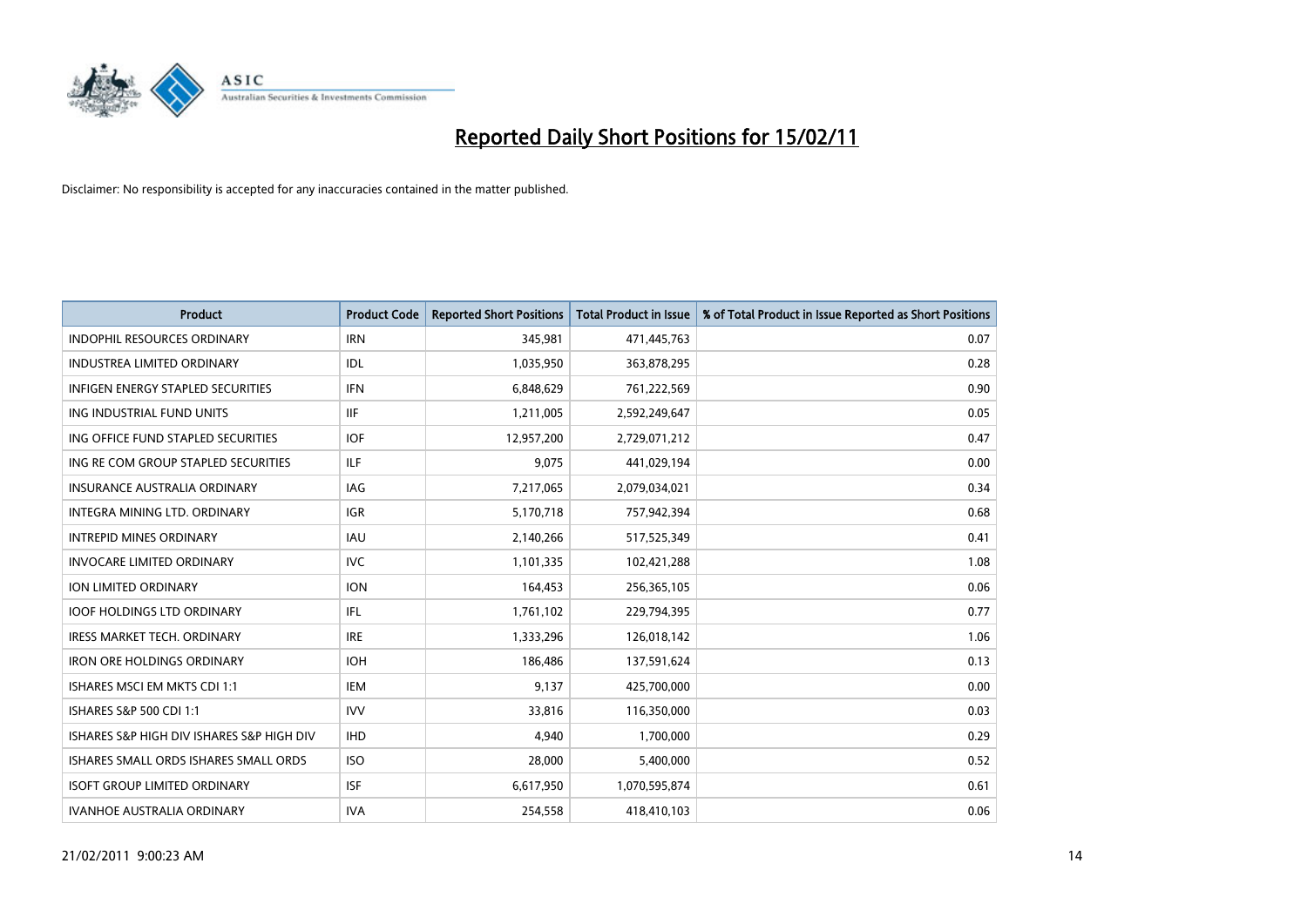

| Product                                         | <b>Product Code</b> | <b>Reported Short Positions</b> | <b>Total Product in Issue</b> | % of Total Product in Issue Reported as Short Positions |
|-------------------------------------------------|---------------------|---------------------------------|-------------------------------|---------------------------------------------------------|
| <b>JABIRU METALS LTD ORDINARY</b>               | <b>JML</b>          | 157,593                         | 553,304,180                   | 0.02                                                    |
| <b>IAMES HARDIE INDUST CHESS DEPOSITARY INT</b> | <b>IHX</b>          | 16,175,754                      | 436,128,074                   | 3.69                                                    |
| <b>JAMESON RESOURCES ORDINARY</b>               | <b>JAL</b>          | 1,600,000                       | 95,828,865                    | 1.67                                                    |
| <b>JB HI-FI LIMITED ORDINARY</b>                | <b>IBH</b>          | 9,951,944                       | 109,325,145                   | 9.09                                                    |
| <b>KAGARA LTD ORDINARY</b>                      | KZL                 | 4,484,460                       | 707,789,717                   | 0.63                                                    |
| KANGAROO RES LTD ORDINARY                       | <b>KRL</b>          | 600,000                         | 1,119,430,012                 | 0.05                                                    |
| KAROON GAS AUSTRALIA ORDINARY                   | <b>KAR</b>          | 1,035,078                       | 217,495,769                   | 0.47                                                    |
| KATHMANDU HOLD LTD ORDINARY                     | <b>KMD</b>          | 759,064                         | 200,000,000                   | 0.38                                                    |
| <b>KEYBRIDGE CAPITAL ORDINARY</b>               | <b>KBC</b>          | 5,999                           | 172,070,564                   | 0.00                                                    |
| KIMBERLEY METALS LTD ORDINARY                   | <b>KBL</b>          | 2,609                           | 161,976,319                   | 0.00                                                    |
| KINGSGATE CONSOLID. DEF EX DOMINION             | <b>KCNN</b>         | 41,612                          | 32,416,416                    | 0.13                                                    |
| KINGSGATE CONSOLID, ORDINARY                    | <b>KCN</b>          | 1,061,178                       | 102,455,765                   | 1.05                                                    |
| KINGSROSE MINING LTD ORDINARY                   | <b>KRM</b>          | 182,900                         | 254,197,488                   | 0.07                                                    |
| LEIGHTON HOLDINGS ORDINARY                      | LEI                 | 7,224,655                       | 302,244,299                   | 2.38                                                    |
| LEND LEASE GROUP UNIT/ORD STAPLED               | <b>LLC</b>          | 1,194,884                       | 565,558,754                   | 0.20                                                    |
| LINC ENERGY LTD ORDINARY                        | <b>LNC</b>          | 5,852,173                       | 503,418,900                   | 1.17                                                    |
| LIQUEFIED NATURAL ORDINARY                      | <b>LNG</b>          | 41,685                          | 213,339,015                   | 0.02                                                    |
| LYNAS CORPORATION ORDINARY                      | <b>LYC</b>          | 61,430,817                      | 1,662,499,093                 | 3.69                                                    |
| MACARTHUR COAL ORDINARY                         | <b>MCC</b>          | 1,552,265                       | 299,476,903                   | 0.52                                                    |
| <b>MACMAHON HOLDINGS ORDINARY</b>               | <b>MAH</b>          | 7,169,821                       | 733,711,705                   | 0.96                                                    |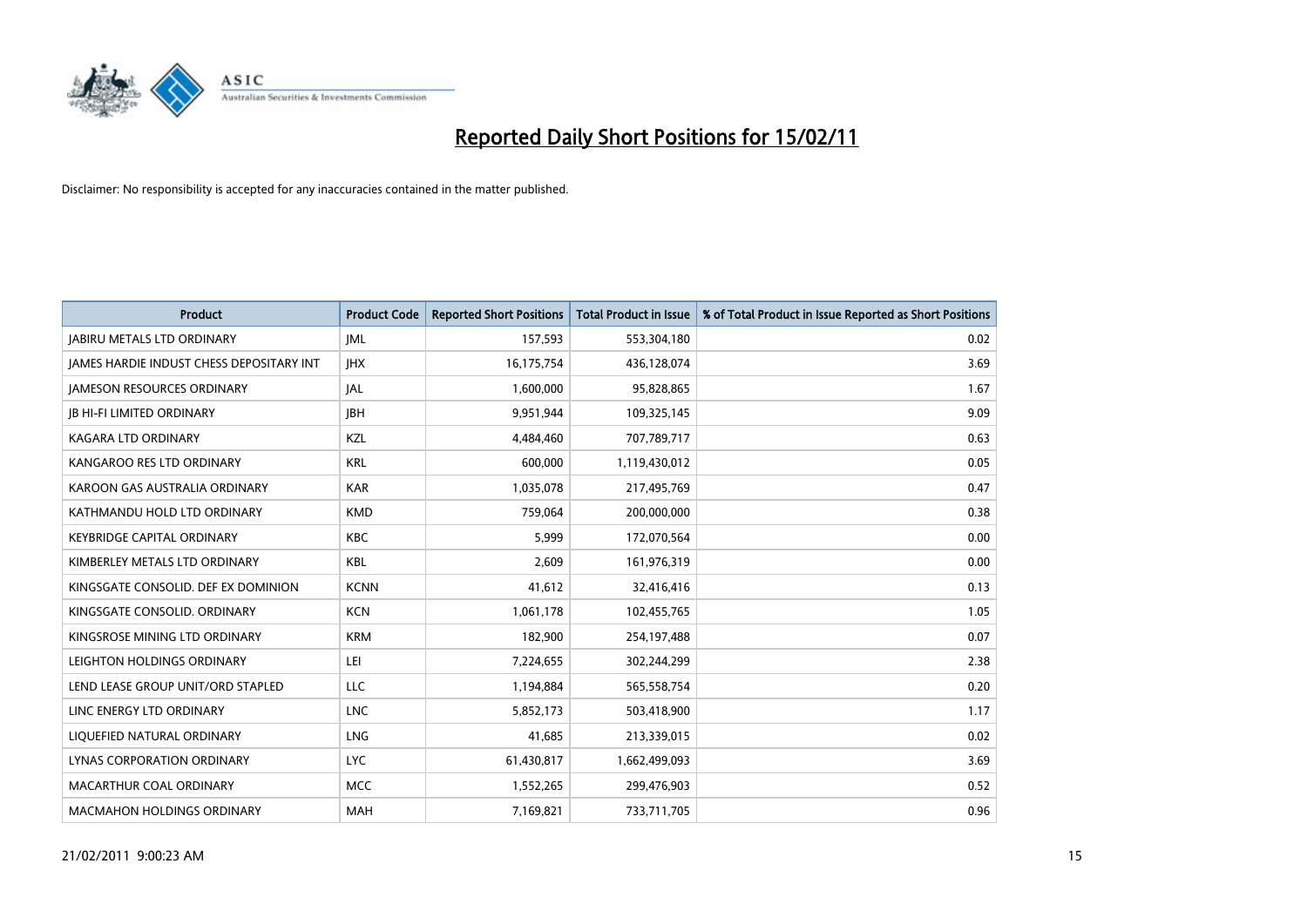

| <b>Product</b>                        | <b>Product Code</b> | <b>Reported Short Positions</b> | <b>Total Product in Issue</b> | % of Total Product in Issue Reported as Short Positions |
|---------------------------------------|---------------------|---------------------------------|-------------------------------|---------------------------------------------------------|
| MACQ ATLAS ROADS GRP ORDINARY STAPLED | <b>MQA</b>          | 3,663,287                       | 452,345,907                   | 0.80                                                    |
| MACQUARIE GROUP LTD ORDINARY          | <b>MOG</b>          | 3,039,124                       | 346,801,688                   | 0.87                                                    |
| MAGMA METALS LTD. ORDINARY            | <b>MMW</b>          | 26,000                          | 195,605,923                   | 0.01                                                    |
| MANTRA RESOURCES ORDINARY             | <b>MRU</b>          | 92,612                          | 134,465,075                   | 0.07                                                    |
| MAP GROUP STAPLED US PROHIBIT.        | <b>MAP</b>          | 2,584,168                       | 1,861,210,782                 | 0.13                                                    |
| <b>MATRIX C &amp; E LTD ORDINARY</b>  | <b>MCE</b>          | 14,471                          | 72,964,098                    | 0.02                                                    |
| MCMILLAN SHAKESPEARE ORDINARY         | <b>MMS</b>          | 69,706                          | 67,968,560                    | 0.10                                                    |
| MCPHERSON'S LTD ORDINARY              | <b>MCP</b>          | 32,331                          | 71,651,758                    | 0.04                                                    |
| MEDUSA MINING LTD ORDINARY            | <b>MML</b>          | 1,182,564                       | 188,233,911                   | 0.62                                                    |
| MELBOURNE IT LIMITED ORDINARY         | <b>MLB</b>          | 136,142                         | 80,043,955                    | 0.17                                                    |
| MEO AUSTRALIA LTD ORDINARY            | <b>MEO</b>          | 4,169,180                       | 539,913,260                   | 0.76                                                    |
| <b>MERMAID MARINE ORDINARY</b>        | <b>MRM</b>          | 430,429                         | 213,669,828                   | 0.20                                                    |
| MESOBLAST LIMITED ORDINARY            | <b>MSB</b>          | 344,402                         | 252,645,506                   | 0.13                                                    |
| METALS X LIMITED ORDINARY             | <b>MLX</b>          | 763,684                         | 1,365,661,782                 | 0.06                                                    |
| METCASH LIMITED ORDINARY              | <b>MTS</b>          | 23,670,709                      | 768,804,339                   | 3.07                                                    |
| METGASCO LIMITED ORDINARY             | <b>MEL</b>          | 249,447                         | 252,460,972                   | 0.10                                                    |
| MICLYN EXP OFFSHR ORDINARY            | <b>MIO</b>          | 88,481                          | 271,700,000                   | 0.03                                                    |
| MINARA RESOURCES ORDINARY             | <b>MRE</b>          | 7,431,531                       | 1,167,783,517                 | 0.62                                                    |
| MINCOR RESOURCES NL ORDINARY          | <b>MCR</b>          | 944,180                         | 200,608,804                   | 0.47                                                    |
| MINEMAKERS LIMITED ORDINARY           | <b>MAK</b>          | 269,127                         | 227,003,950                   | 0.12                                                    |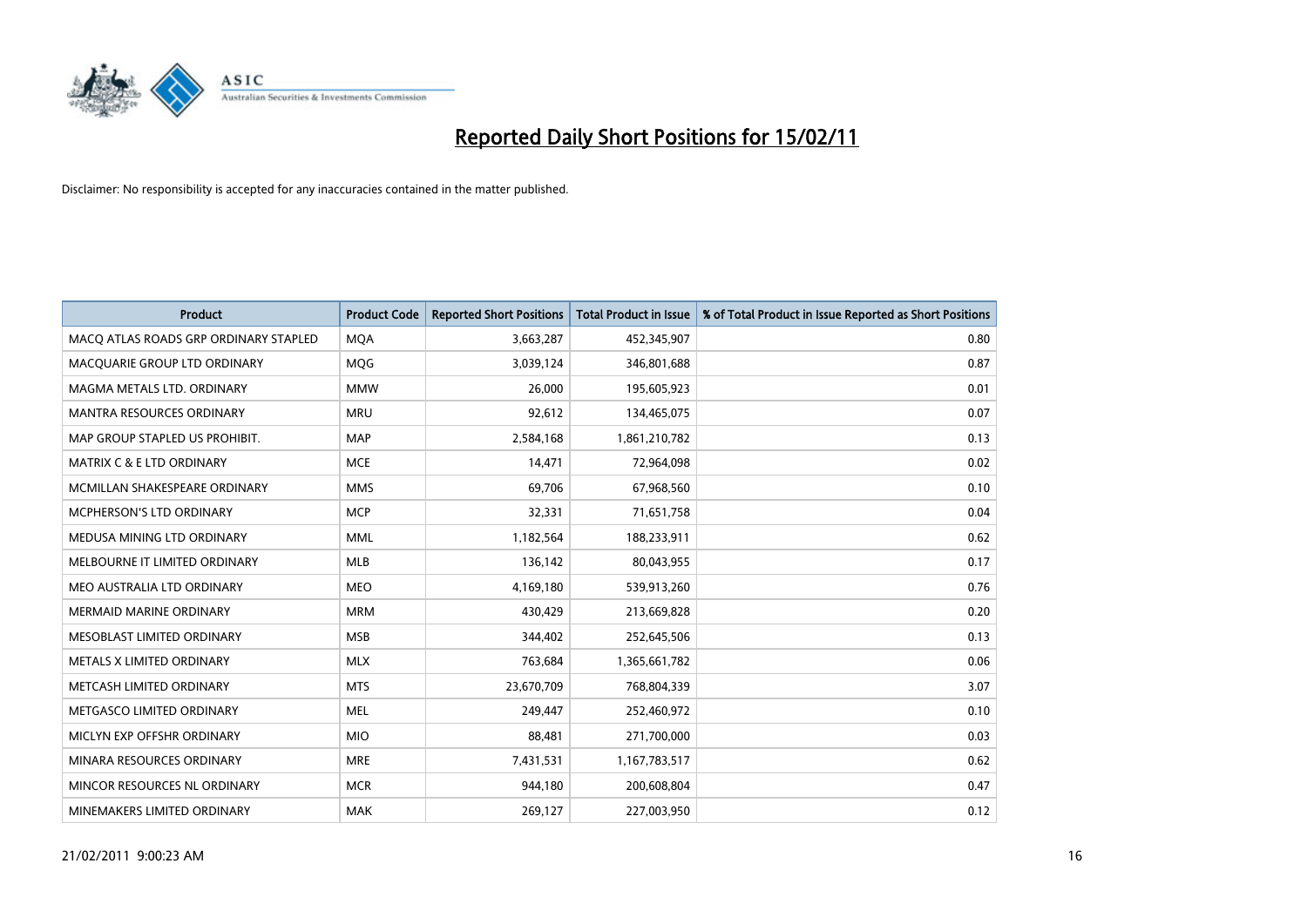

| <b>Product</b>                          | <b>Product Code</b> | <b>Reported Short Positions</b> | <b>Total Product in Issue</b> | % of Total Product in Issue Reported as Short Positions |
|-----------------------------------------|---------------------|---------------------------------|-------------------------------|---------------------------------------------------------|
| MINERAL DEPOSITS ORDINARY               | <b>MDL</b>          | 292,451                         | 60,768,582                    | 0.49                                                    |
| MINERAL RESOURCES. ORDINARY             | <b>MIN</b>          | 192,477                         | 168,812,735                   | 0.12                                                    |
| MIRABELA NICKEL LTD ORDINARY            | <b>MBN</b>          | 9,412,512                       | 491,561,237                   | 1.91                                                    |
| MIRVAC GROUP STAPLED SECURITIES         | <b>MGR</b>          | 9,235,724                       | 3,415,819,357                 | 0.25                                                    |
| <b>MOLOPO ENERGY LTD ORDINARY</b>       | <b>MPO</b>          | 1,833,683                       | 250,972,584                   | 0.74                                                    |
| MONADELPHOUS GROUP ORDINARY             | <b>MND</b>          | 547,913                         | 87,576,827                    | 0.61                                                    |
| <b>MOUNT GIBSON IRON ORDINARY</b>       | <b>MGX</b>          | 4,380,136                       | 1,082,570,693                 | 0.42                                                    |
| MULTIPLEX SITES SITES                   | <b>MXUPA</b>        | 46                              | 4,500,000                     | 0.00                                                    |
| MURCHISON METALS LTD ORDINARY           | <b>MMX</b>          | 12,460,554                      | 435,884,268                   | 2.85                                                    |
| MYER HOLDINGS LTD ORDINARY              | <b>MYR</b>          | 12,820,925                      | 582,297,884                   | 2.17                                                    |
| MYSTATE LIMITED ORDINARY                | <b>MYS</b>          | 1,400                           | 67,439,158                    | 0.00                                                    |
| NAMOI COTTON CO-OP CO-OPERATIVE CAP.UNT | <b>NAM</b>          | 205,227                         | 96,978,836                    | 0.21                                                    |
| NATIONAL AUST, BANK ORDINARY            | <b>NAB</b>          | 10,557,937                      | 2,169,575,514                 | 0.49                                                    |
| NATURAL FUEL LIMITED ORDINARY           | <b>NFL</b>          |                                 | 721,912                       | 0.00                                                    |
| NAVITAS LIMITED ORDINARY                | <b>NVT</b>          | 1,378,375                       | 369,358,564                   | 0.36                                                    |
| NEPTUNE MARINE ORDINARY                 | <b>NMS</b>          | 1,937,149                       | 442,352,382                   | 0.43                                                    |
| NEW GUINEA ENERGY ORDINARY              | <b>NGE</b>          | 9,024                           | 846,541,193                   | 0.00                                                    |
| NEW HOPE CORPORATION ORDINARY           | <b>NHC</b>          | 634,350                         | 830,230,549                   | 0.07                                                    |
| NEWCREST MINING ORDINARY                | <b>NCM</b>          | 2,324,009                       | 765,173,287                   | 0.27                                                    |
| NEWS CORP A NON-VOTING CDI              | <b>NWSLV</b>        | 378,339                         | 1,828,219,749                 | 0.02                                                    |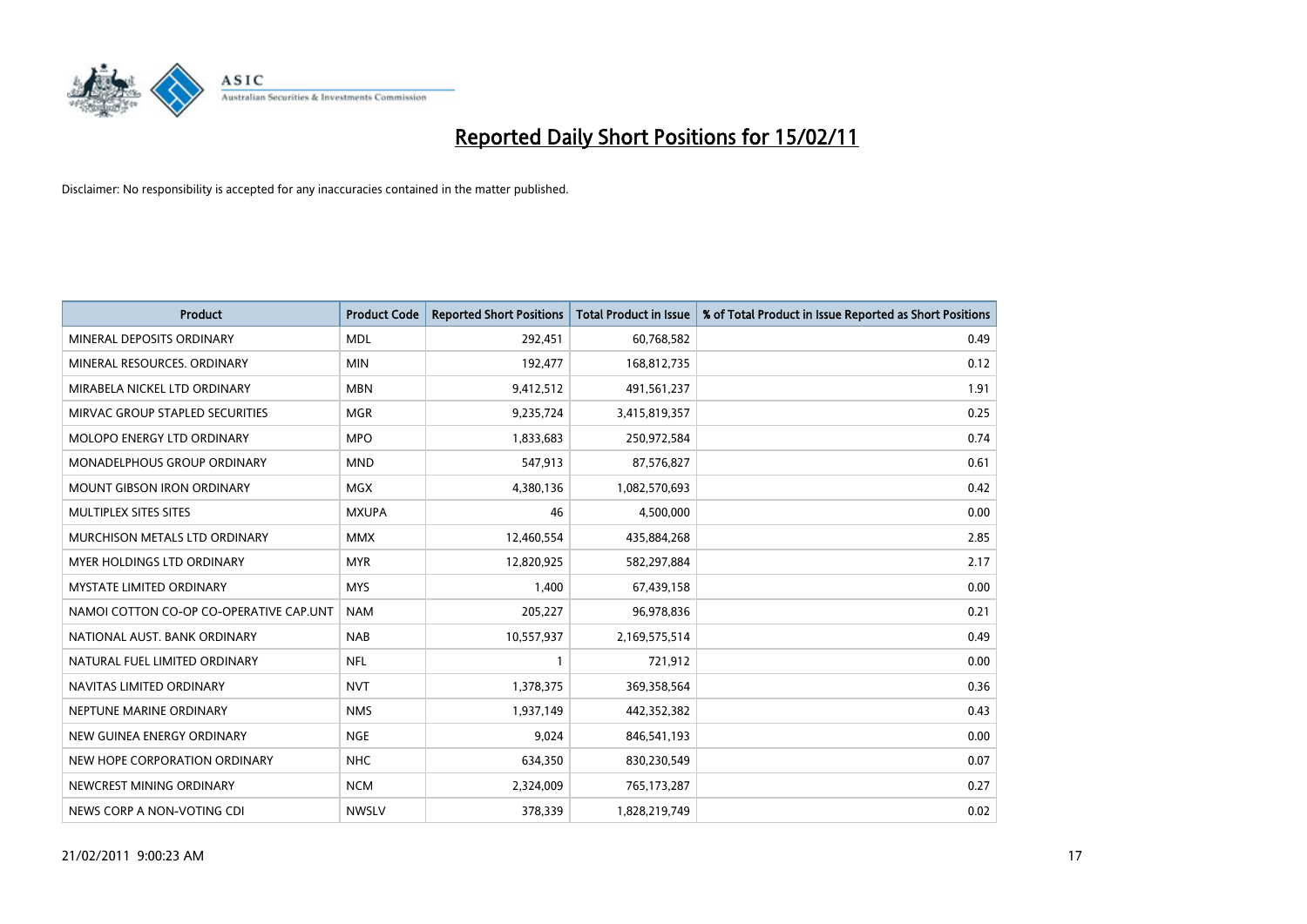

| <b>Product</b>                        | <b>Product Code</b> | <b>Reported Short Positions</b> | <b>Total Product in Issue</b> | % of Total Product in Issue Reported as Short Positions |
|---------------------------------------|---------------------|---------------------------------|-------------------------------|---------------------------------------------------------|
| NEWS CORP B VOTING CDI                | <b>NWS</b>          | 7,288,058                       | 798,520,953                   | 0.90                                                    |
| NEXBIS LIMITED ORDINARY               | <b>NBS</b>          | 63,733                          | 798,356,704                   | 0.01                                                    |
| NEXUS ENERGY LIMITED ORDINARY         | <b>NXS</b>          | 8,427,185                       | 1,020,257,304                 | 0.85                                                    |
| NIB HOLDINGS LIMITED ORDINARY         | <b>NHF</b>          | 4,911                           | 466,765,752                   | 0.00                                                    |
| NICK SCALI LIMITED ORDINARY           | <b>NCK</b>          | 35,846                          | 81,000,000                    | 0.04                                                    |
| NIDO PETROLEUM ORDINARY               | <b>NDO</b>          | 1,668,713                       | 1,353,627,921                 | 0.12                                                    |
| NKWE PLATINUM 10C US COMMON           | <b>NKP</b>          | 240,577                         | 559,651,184                   | 0.05                                                    |
| NOBLE MINERAL RES ORDINARY            | <b>NMG</b>          | 375,239                         | 380,608,741                   | 0.10                                                    |
| NORTHERN CREST ORDINARY               | <b>NOC</b>          | 24,345                          | 116,074,781                   | 0.02                                                    |
| NORTHERN ENERGY CORP ORDINARY         | <b>NEC</b>          | 34,524                          | 128,420,838                   | 0.03                                                    |
| NORTHERN IRON LTD ORDINARY            | <b>NFE</b>          | 1,257,440                       | 336,084,863                   | 0.37                                                    |
| NORTHERN MIN LTD ORDINARY             | <b>NTU</b>          | 242,755                         | 163,308,852                   | 0.15                                                    |
| NRW HOLDINGS LIMITED ORDINARY         | <b>NWH</b>          | 268,499                         | 251,223,000                   | 0.10                                                    |
| NUCOAL RESOURCES NL ORDINARY          | <b>NCR</b>          | 501,000                         | 380,067,126                   | 0.13                                                    |
| NUFARM LIMITED ORDINARY               | <b>NUF</b>          | 6,289,656                       | 261,833,005                   | 2.38                                                    |
| NUPLEX INDUSTRIES ORDINARY            | <b>NPX</b>          | 95,106                          | 195,060,783                   | 0.05                                                    |
| OAKTON LIMITED ORDINARY               | <b>OKN</b>          | 793,158                         | 93,674,235                    | 0.84                                                    |
| OCEANAGOLD CORP. CHESS DEPOSITARY INT | <b>OGC</b>          | 1,419,441                       | 262,062,610                   | 0.54                                                    |
| OCEANIA CAPITAL LTD ORDINARY          | <b>OCP</b>          | 2,500                           | 91,921,295                    | 0.00                                                    |
| OIL SEARCH LTD ORDINARY               | OSH                 | 7.224.807                       | 1,312,888,303                 | 0.53                                                    |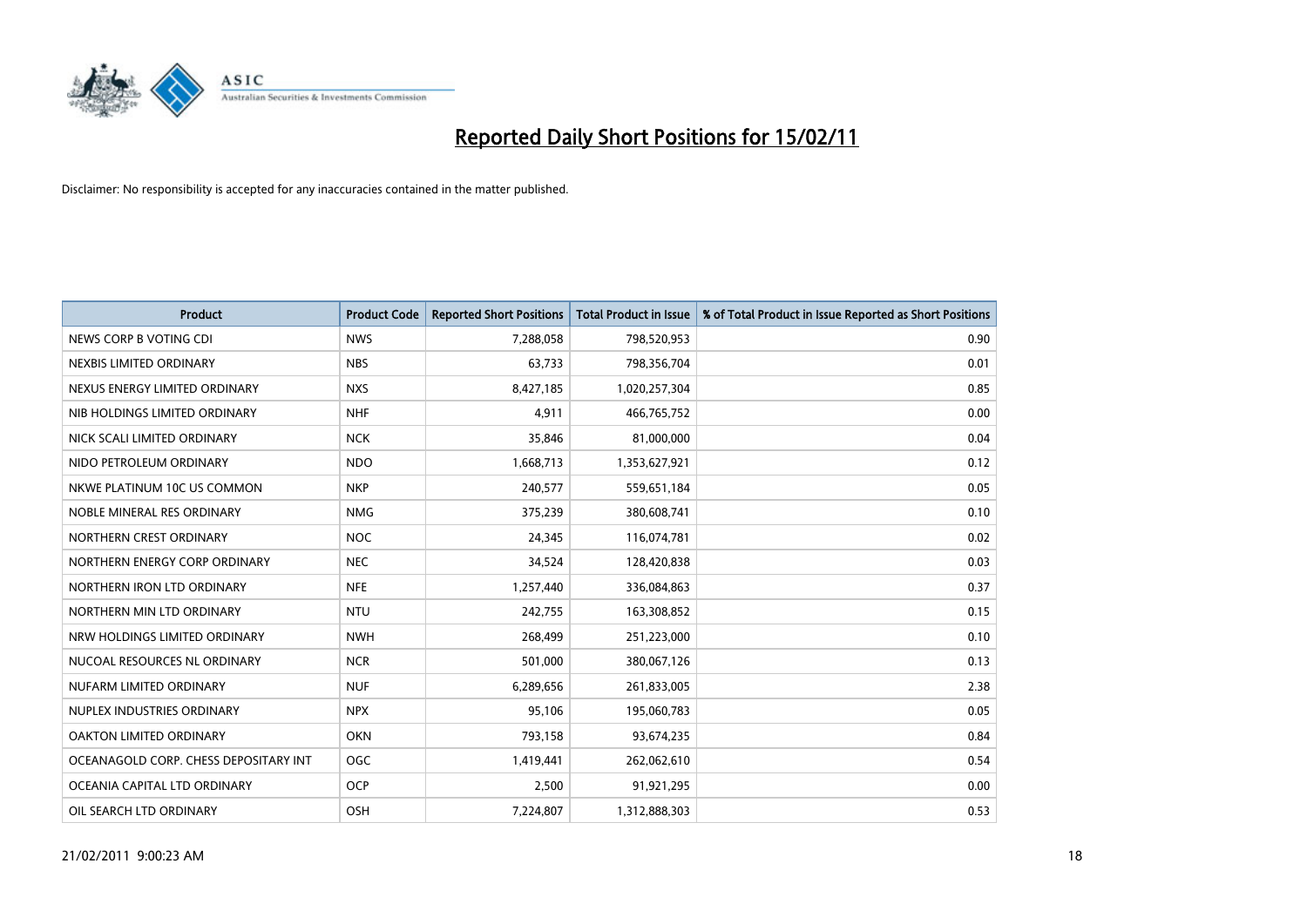

| Product                          | <b>Product Code</b> | <b>Reported Short Positions</b> | <b>Total Product in Issue</b> | % of Total Product in Issue Reported as Short Positions |
|----------------------------------|---------------------|---------------------------------|-------------------------------|---------------------------------------------------------|
| OM HOLDINGS LIMITED ORDINARY     | OMH                 | 4,317,522                       | 503,085,150                   | 0.84                                                    |
| <b>ONESTEEL LIMITED ORDINARY</b> | OST                 | 11,482,419                      | 1,334,723,421                 | 0.83                                                    |
| ORICA LIMITED ORDINARY           | ORI                 | 1,551,062                       | 363,223,767                   | 0.39                                                    |
| ORIGIN ENERGY ORDINARY           | <b>ORG</b>          | 4,275,299                       | 884,872,512                   | 0.45                                                    |
| OROCOBRE LIMITED ORDINARY        | <b>ORE</b>          | 19,332                          | 95,854,894                    | 0.02                                                    |
| OROTONGROUP LIMITED ORDINARY     | <b>ORL</b>          | 6,277                           | 40,880,902                    | 0.02                                                    |
| OTTO ENERGY LIMITED ORDINARY     | <b>OEL</b>          | 114,204                         | 1,134,540,071                 | 0.01                                                    |
| OZ MINERALS ORDINARY             | OZL                 | 27,774,675                      | 3,238,546,504                 | 0.83                                                    |
| <b>PACIFIC BRANDS ORDINARY</b>   | <b>PBG</b>          | 7,456,006                       | 931,386,248                   | 0.80                                                    |
| PALADIN ENERGY LTD ORDINARY      | <b>PDN</b>          | 20,770,840                      | 725,358,046                   | 2.89                                                    |
| PAN PACIFIC PETROL. ORDINARY     | PPP                 | 242,029                         | 588,612,110                   | 0.04                                                    |
| PANAUST LIMITED ORDINARY         | <b>PNA</b>          | 9,863,078                       | 2,958,612,502                 | 0.33                                                    |
| PANORAMIC RESOURCES ORDINARY     | PAN                 | 1,242,278                       | 206,500,342                   | 0.59                                                    |
| PAPERLINX LIMITED ORDINARY       | <b>PPX</b>          | 23,546,013                      | 603,580,761                   | 3.90                                                    |
| PAPILLON RES LTD ORDINARY        | PIR                 | 444,691                         | 187,419,893                   | 0.24                                                    |
| PATTIES FOODS LTD ORDINARY       | PFL                 |                                 | 138,908,853                   | 0.00                                                    |
| PEET LIMITED ORDINARY            | <b>PPC</b>          | 106,699                         | 302,965,804                   | 0.04                                                    |
| PENINSULA ENERGY LTD ORDINARY    | <b>PEN</b>          | 675,649                         | 2,065,138,440                 | 0.03                                                    |
| PERILYA LIMITED ORDINARY         | PEM                 | 1,191,963                       | 526,075,563                   | 0.23                                                    |
| PERPETUAL LIMITED ORDINARY       | PPT                 | 2,283,139                       | 44,140,166                    | 5.18                                                    |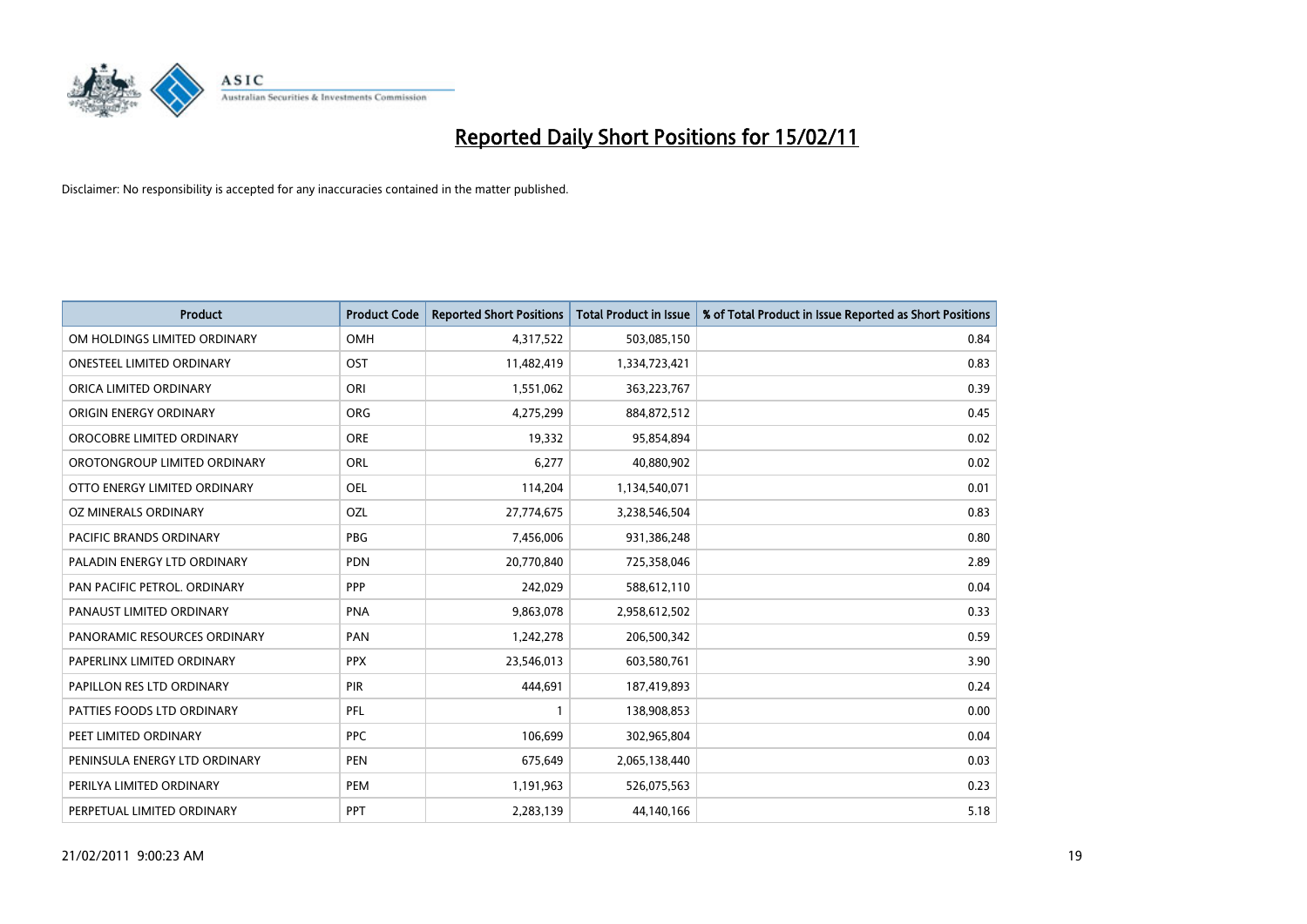

| <b>Product</b>                       | <b>Product Code</b> | <b>Reported Short Positions</b> | Total Product in Issue | % of Total Product in Issue Reported as Short Positions |
|--------------------------------------|---------------------|---------------------------------|------------------------|---------------------------------------------------------|
| PERSEUS MINING LTD ORDINARY          | PRU                 | 2,318,466                       | 422,837,088            | 0.55                                                    |
| PETSEC ENERGY ORDINARY               | <b>PSA</b>          | 223,332                         | 231,283,622            | 0.10                                                    |
| PHARMAXIS LTD ORDINARY               | <b>PXS</b>          | 1,100,393                       | 228,127,809            | 0.48                                                    |
| PHOTON GROUP LTD ORDINARY            | PGA                 | 250,510                         | 1,540,543,357          | 0.02                                                    |
| PIKE RIVER COAL ORDINARY             | <b>PRC</b>          | 257,595                         | 405,513,933            | 0.06                                                    |
| PLATINUM ASSET ORDINARY              | <b>PTM</b>          | 5,945,691                       | 561,347,878            | 1.04                                                    |
| PLATINUM AUSTRALIA ORDINARY          | <b>PLA</b>          | 5,661,240                       | 392,430,039            | 1.47                                                    |
| PLATINUM CAPITAL LTD ORDINARY        | <b>PMC</b>          |                                 | 163,732,888            | 0.00                                                    |
| PMP LIMITED ORDINARY                 | <b>PMP</b>          | 292,226                         | 335,338,483            | 0.07                                                    |
| PORT BOUVARD LIMITED ORDINARY        | PBD                 | 6,754                           | 593,868,295            | 0.00                                                    |
| PREMIER INVESTMENTS ORDINARY         | <b>PMV</b>          | 311,843                         | 155,030,045            | 0.20                                                    |
| PRIMARY HEALTH CARE ORDINARY         | <b>PRY</b>          | 10,496,260                      | 496,073,188            | 2.10                                                    |
| PRIME INFR GROUP. STAPLED SECURITIES | PIH                 | 308,735                         | 351,776,795            | 0.09                                                    |
| PRIME MEDIA GRP LTD ORDINARY         | PRT                 | $\overline{2}$                  | 366,330,303            | 0.00                                                    |
| PRIMEAG AUSTRALIA ORDINARY           | PAG                 | 871                             | 150,569,976            | 0.00                                                    |
| PROGEN PHARMACEUTIC ORDINARY         | PGL                 | 151,596                         | 24,709,097             | 0.61                                                    |
| PROGRAMMED ORDINARY                  | <b>PRG</b>          | 522,905                         | 118,169,908            | 0.45                                                    |
| PSIVIDA CORP CDI 1:1                 | <b>PVA</b>          | 6,878                           | 8,972,191              | 0.08                                                    |
| <b>QANTAS AIRWAYS ORDINARY</b>       | QAN                 | 25,118,362                      | 2,265,123,620          | 1.11                                                    |
| OBE INSURANCE GROUP ORDINARY         | <b>OBE</b>          | 20,256,764                      | 1,051,731,456          | 1.90                                                    |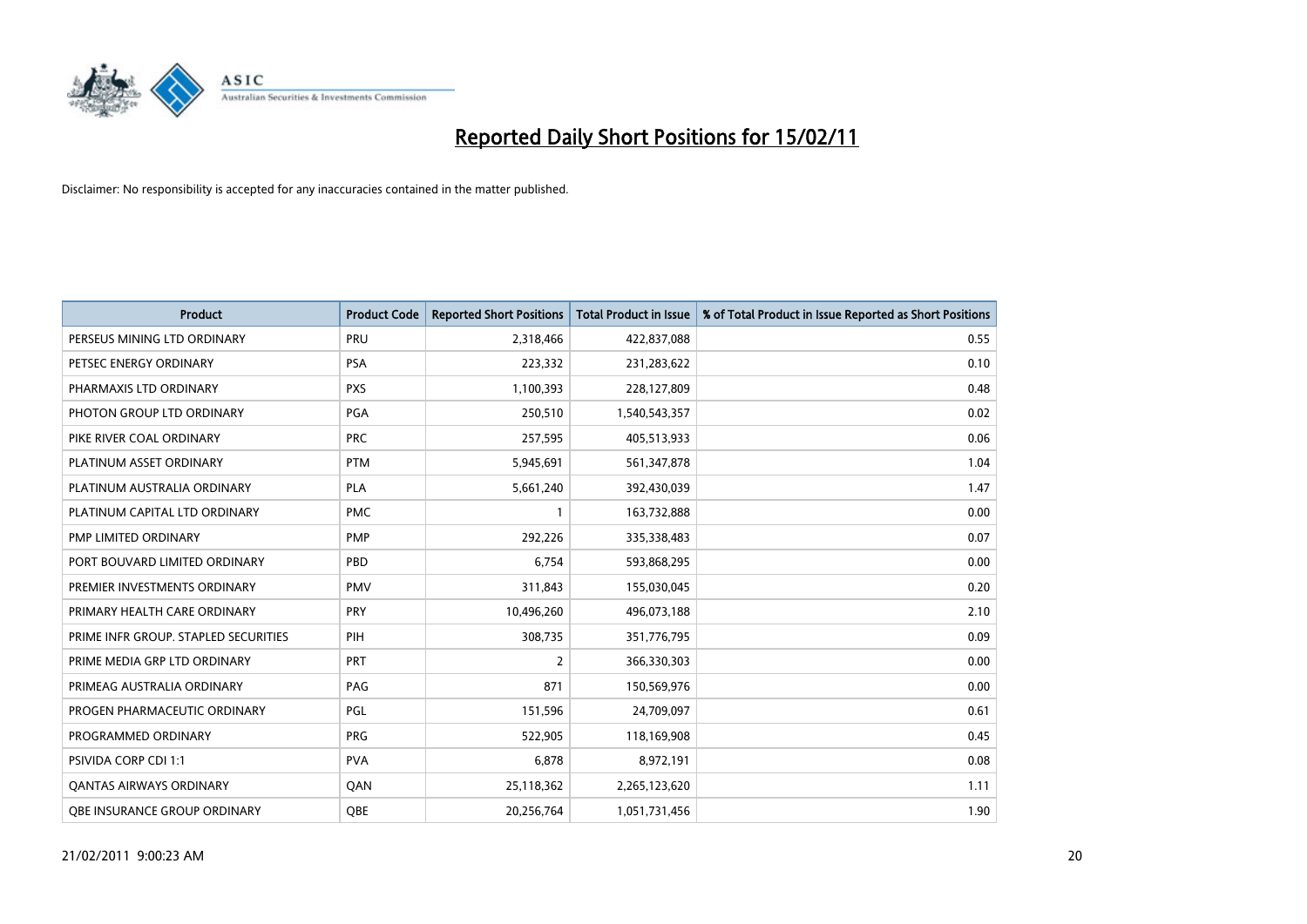

| <b>Product</b>                      | <b>Product Code</b> | <b>Reported Short Positions</b> | Total Product in Issue | % of Total Product in Issue Reported as Short Positions |
|-------------------------------------|---------------------|---------------------------------|------------------------|---------------------------------------------------------|
| OR NATIONAL LIMITED ORDINARY        | <b>ORN</b>          | 16,186,860                      | 2,440,000,000          | 0.65                                                    |
| RAMELIUS RESOURCES ORDINARY         | <b>RMS</b>          | 37,248                          | 291,208,795            | 0.01                                                    |
| RAMSAY HEALTH CARE ORDINARY         | <b>RHC</b>          | 1,116,516                       | 202,081,252            | 0.56                                                    |
| <b>RCR TOMLINSON ORDINARY</b>       | <b>RCR</b>          | 68,067                          | 131,892,672            | 0.05                                                    |
| <b>REA GROUP ORDINARY</b>           | <b>REA</b>          | 42,709                          | 129,691,280            | 0.02                                                    |
| <b>RECKON LIMITED ORDINARY</b>      | <b>RKN</b>          | $\overline{2}$                  | 133,384,060            | 0.00                                                    |
| <b>RED FORK ENERGY ORDINARY</b>     | <b>RFE</b>          | 7,813                           | 139,535,000            | 0.01                                                    |
| REDFLEX HOLDINGS ORDINARY           | <b>RDF</b>          | 858                             | 110,345,599            | 0.00                                                    |
| REED RESOURCES LTD ORDINARY         | <b>RDR</b>          | 270,185                         | 193,271,768            | 0.14                                                    |
| REGIONAL EXPRESS ORDINARY           | <b>REX</b>          | 2,476                           | 121,254,902            | 0.00                                                    |
| <b>REGIS RESOURCES ORDINARY</b>     | <b>RRL</b>          | 2,618,652                       | 430,750,415            | 0.63                                                    |
| RESMED INC CDI 10:1                 | <b>RMD</b>          | 8,510,239                       | 1,534,676,730          | 0.57                                                    |
| <b>RESOLUTE MINING ORDINARY</b>     | <b>RSG</b>          | 4,652,580                       | 467,211,233            | 0.99                                                    |
| <b>RESOURCE GENERATION ORDINARY</b> | <b>RES</b>          | 226,811                         | 243,900,530            | 0.09                                                    |
| RETAIL FOOD GROUP ORDINARY          | <b>RFG</b>          | 3,977                           | 107,301,926            | 0.00                                                    |
| REVERSE CORP LIMITED ORDINARY       | <b>REF</b>          | 25,141                          | 92,382,175             | 0.03                                                    |
| REX MINERALS LIMITED ORDINARY       | <b>RXM</b>          | 80,000                          | 150,317,460            | 0.05                                                    |
| RHG LIMITED ORDINARY                | <b>RHG</b>          | 58,433                          | 318,745,978            | 0.01                                                    |
| RIDLEY CORPORATION ORDINARY         | <b>RIC</b>          | 52,887                          | 307,817,071            | 0.02                                                    |
| RIO TINTO LIMITED ORDINARY          | <b>RIO</b>          | 13,403,712                      | 435,758,720            | 3.07                                                    |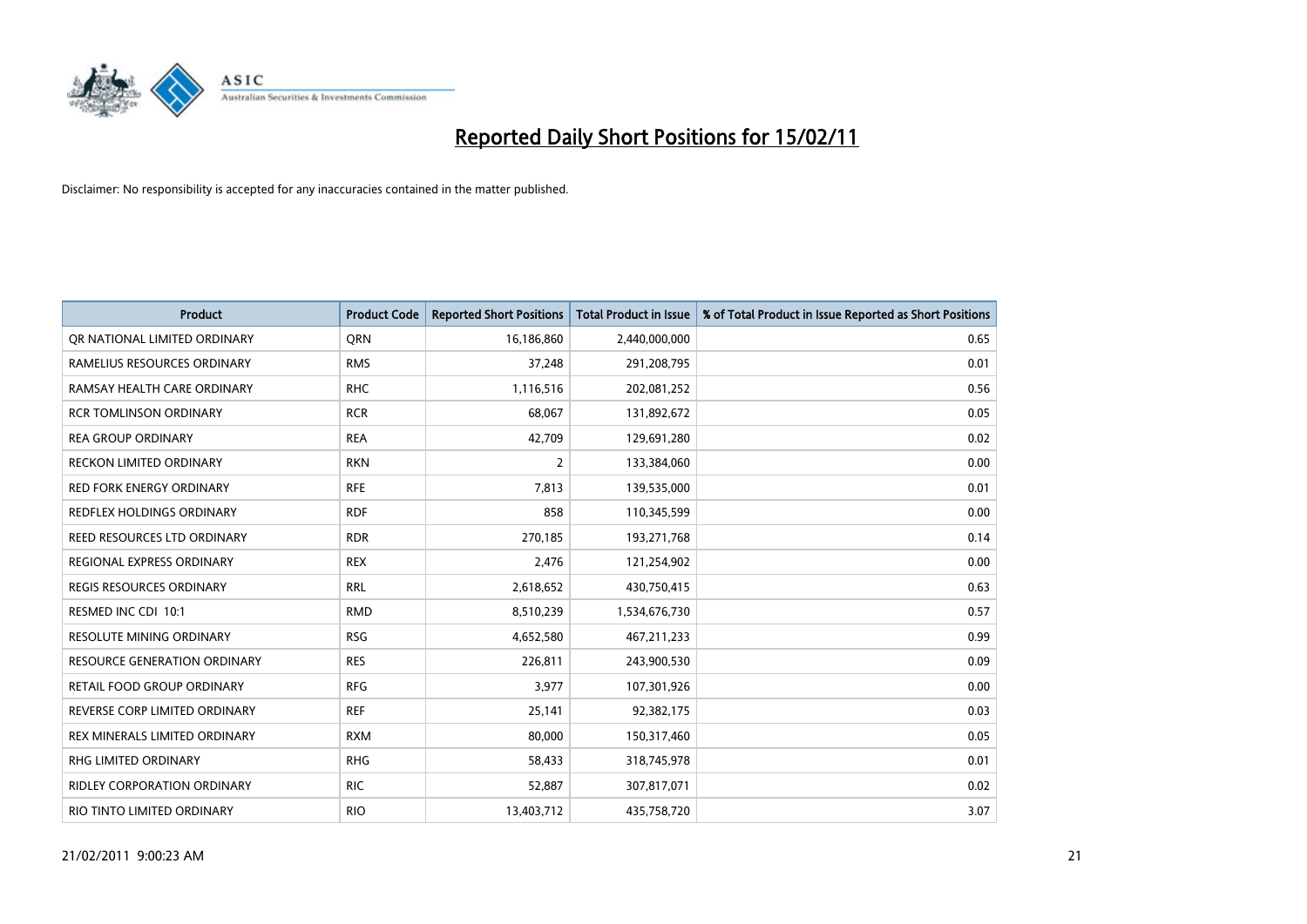

| <b>Product</b>                    | <b>Product Code</b> | <b>Reported Short Positions</b> | <b>Total Product in Issue</b> | % of Total Product in Issue Reported as Short Positions |
|-----------------------------------|---------------------|---------------------------------|-------------------------------|---------------------------------------------------------|
| <b>RIVERCITY MOTORWAY STAPLED</b> | <b>RCY</b>          | 132,000                         | 957,010,115                   | 0.01                                                    |
| RIVERSDALE MINING ORDINARY        | <b>RIV</b>          | 1,362,048                       | 236,696,188                   | 0.57                                                    |
| ROBUST RESOURCES ORDINARY         | <b>ROL</b>          | 15,937                          | 84,194,097                    | 0.02                                                    |
| ROC OIL COMPANY ORDINARY          | <b>ROC</b>          | 8,423,790                       | 713,154,560                   | 1.18                                                    |
| <b>RURALCO HOLDINGS ORDINARY</b>  | RHL                 | 13,425                          | 55,019,284                    | 0.02                                                    |
| SAI GLOBAL LIMITED ORDINARY       | SAI                 | 177,940                         | 198,012,813                   | 0.08                                                    |
| SALMAT LIMITED ORDINARY           | <b>SLM</b>          | 99,345                          | 159,749,049                   | 0.06                                                    |
| SAMSON OIL & GAS LTD ORDINARY     | SSN                 | 736,621                         | 1,680,636,394                 | 0.04                                                    |
| SANDFIRE RESOURCES ORDINARY       | <b>SFR</b>          | 72,270                          | 148,309,969                   | 0.04                                                    |
| <b>SANTOS LTD ORDINARY</b>        | <b>STO</b>          | 2,947,778                       | 874,204,299                   | 0.32                                                    |
| SARACEN MINERAL ORDINARY          | <b>SAR</b>          | 325,200                         | 492,151,415                   | 0.05                                                    |
| SEDGMAN LIMITED ORDINARY          | SDM                 | 320,304                         | 207,997,898                   | 0.15                                                    |
| SEEK LIMITED ORDINARY             | <b>SEK</b>          | 3,574,755                       | 336,584,488                   | 1.07                                                    |
| SENETAS CORPORATION ORDINARY      | <b>SEN</b>          | 756,999                         | 463,105,195                   | 0.16                                                    |
| SERVCORP LIMITED ORDINARY         | SRV                 | 133,670                         | 98,440,807                    | 0.13                                                    |
| SERVICE STREAM ORDINARY           | <b>SSM</b>          | 344,663                         | 283,418,867                   | 0.12                                                    |
| SEVEN GROUP HOLDINGS ORDINARY     | <b>SVW</b>          | 136,865                         | 305,410,281                   | 0.04                                                    |
| SIGMA PHARMACEUTICAL ORDINARY     | <b>SIP</b>          | 11,825,143                      | 1,178,626,572                 | 1.00                                                    |
| SILEX SYSTEMS ORDINARY            | <b>SLX</b>          | 267,707                         | 170,123,997                   | 0.14                                                    |
| SILVER LAKE RESOURCE ORDINARY     | <b>SLR</b>          | 492,589                         | 178,882,838                   | 0.28                                                    |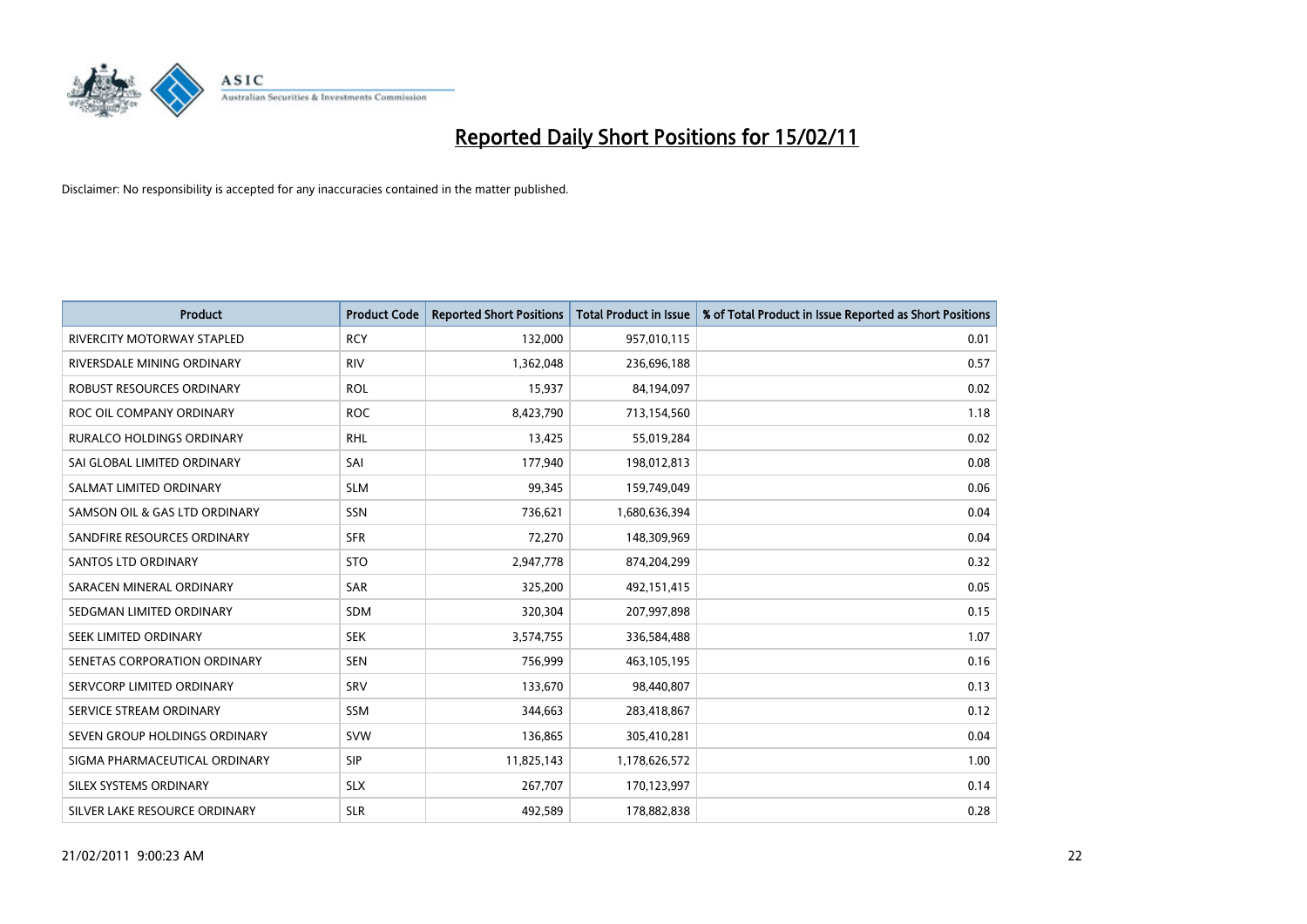

| <b>Product</b>                           | <b>Product Code</b> | <b>Reported Short Positions</b> | <b>Total Product in Issue</b> | % of Total Product in Issue Reported as Short Positions |
|------------------------------------------|---------------------|---------------------------------|-------------------------------|---------------------------------------------------------|
| SIMS METAL MGMT LTD ORDINARY             | <b>SGM</b>          | 3,259,792                       | 204,921,757                   | 1.60                                                    |
| SINGAPORE TELECOMM. CHESS DEPOSITARY INT | SGT                 | 4,622,657                       | 318,538,714                   | 1.45                                                    |
| SKILLED GROUP LTD ORDINARY               | <b>SKE</b>          | 485,058                         | 190,738,408                   | 0.25                                                    |
| SKY CITY ENTERTAIN. ORDINARY             | <b>SKC</b>          | 1,706,826                       | 575,114,687                   | 0.30                                                    |
| <b>SKY NETWORK ORDINARY</b>              | <b>SKT</b>          | 262,131                         | 389,139,785                   | 0.07                                                    |
| SMS MANAGEMENT, ORDINARY                 | <b>SMX</b>          | 179,775                         | 67,661,358                    | 0.27                                                    |
| SONIC HEALTHCARE ORDINARY                | <b>SHL</b>          | 4,589,318                       | 388,429,875                   | 1.18                                                    |
| SOUL PATTINSON (W.H) ORDINARY            | SOL                 | 29,186                          | 238,640,580                   | 0.01                                                    |
| SP AUSNET STAPLED SECURITIES             | <b>SPN</b>          | 6,113,922                       | 2,795,115,439                 | 0.21                                                    |
| SPARK INFRASTRUCTURE STAPLED NOTE & UNIT | SKI                 | 9,878,878                       | 1,326,734,264                 | 0.74                                                    |
| SPDR 200 FUND ETF UNITS                  | <b>STW</b>          | 8                               | 51,439,159                    | 0.00                                                    |
| SPECIALTY FASHION ORDINARY               | <b>SFH</b>          | 2,721,271                       | 191,411,121                   | 1.42                                                    |
| SPHERE MINERALS LTD ORDINARY             | <b>SPH</b>          | 6,949                           | 171,348,151                   | 0.00                                                    |
| SPOTLESS GROUP LTD ORDINARY              | <b>SPT</b>          | 2,744,610                       | 261,070,153                   | 1.06                                                    |
| ST BARBARA LIMITED ORDINARY              | <b>SBM</b>          | 3,221,923                       | 325,615,389                   | 1.00                                                    |
| STAGING CONNECTIONS ORDINARY             | <b>STG</b>          | 2,917,189                       | 78,317,726                    | 3.72                                                    |
| STANMORE COAL LTD ORDINARY               | <b>SMR</b>          | 17,231                          | 87,250,738                    | 0.02                                                    |
| STARPHARMA HOLDINGS ORDINARY             | SPL                 | 25,200                          | 243,293,268                   | 0.01                                                    |
| STH AMERICAN COR LTD ORDINARY            | SAY                 | 9,200                           | 233,651,371                   | 0.00                                                    |
| STH CRS ELECT ENGNR ORDINARY             | <b>SXE</b>          | 14,781                          | 124,178,939                   | 0.01                                                    |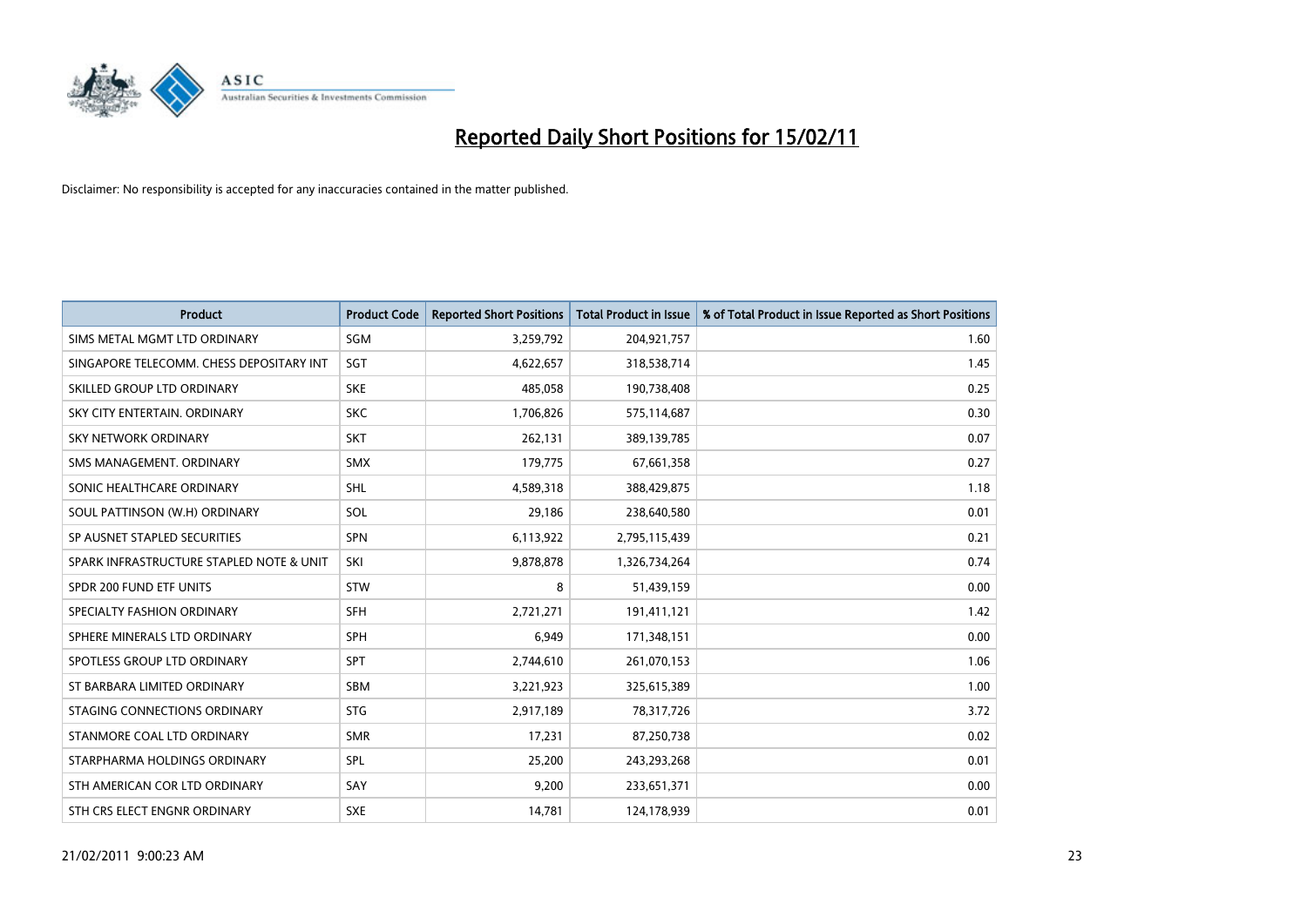

| <b>Product</b>                      | <b>Product Code</b> | <b>Reported Short Positions</b> | <b>Total Product in Issue</b> | % of Total Product in Issue Reported as Short Positions |
|-------------------------------------|---------------------|---------------------------------|-------------------------------|---------------------------------------------------------|
| STHN CROSS MEDIA ORDINARY           | SXL                 | 777,789                         | 378,827,750                   | 0.21                                                    |
| STOCKLAND UNITS/ORD STAPLED         | SGP                 | 10,552,423                      | 2,383,036,717                 | 0.43                                                    |
| STRAITS METALS LTD ORDINARY         | SRO                 | 1,595,235                       | 316,342,835                   | 0.49                                                    |
| STRAITS RESOURCES ORDINARY          | SRL                 | 1,922,233                       | 316,342,835                   | 0.60                                                    |
| <b>STW COMMUNICATIONS ORDINARY</b>  | SGN                 | 277,821                         | 364,310,964                   | 0.07                                                    |
| SUNCORP GROUP LTD ORDINARY          | <b>SUN</b>          | 4,383,065                       | 1,281,390,524                 | 0.33                                                    |
| SUNDANCE RESOURCES ORDINARY         | SDL                 | 13,469,298                      | 2,711,984,168                 | 0.48                                                    |
| SUNLAND GROUP LTD ORDINARY          | <b>SDG</b>          | 66,762                          | 226,093,183                   | 0.02                                                    |
| SUPER RET REP LTD ORDINARY          | SUL                 | 203,707                         | 129,039,842                   | 0.16                                                    |
| SWICK MINING ORDINARY               | <b>SWK</b>          | 259,034                         | 236,724,970                   | 0.11                                                    |
| SYMEX HOLDINGS ORDINARY             | <b>SYM</b>          | 6,633                           | 125,037,628                   | 0.01                                                    |
| TABCORP HOLDINGS LTD ORDINARY       | <b>TAH</b>          | 1,260,565                       | 684,918,140                   | 0.17                                                    |
| <b>TALENT2 INTERNATION ORDINARY</b> | <b>TWO</b>          | 7                               | 141,702,125                   | 0.00                                                    |
| <b>TALISMAN MINING ORDINARY</b>     | <b>TLM</b>          | 15,847                          | 130,438,627                   | 0.01                                                    |
| TAP OIL LIMITED ORDINARY            | <b>TAP</b>          | 1,252,510                       | 240,967,311                   | 0.53                                                    |
| TASSAL GROUP LIMITED ORDINARY       | <b>TGR</b>          | 31,365                          | 146,304,404                   | 0.01                                                    |
| <b>TATTS GROUP LTD ORDINARY</b>     | <b>TTS</b>          | 23,213,866                      | 1,300,888,465                 | 1.78                                                    |
| TELECOM CORPORATION ORDINARY        | <b>TEL</b>          | 19,809,650                      | 1,924,622,088                 | 1.03                                                    |
| TELSTRA CORPORATION, ORDINARY       | <b>TLS</b>          | 51,803,174                      | 12,443,074,357                | 0.41                                                    |
| TEN NETWORK HOLDINGS ORDINARY       | <b>TEN</b>          | 14,083,133                      | 1,045,236,720                 | 1.37                                                    |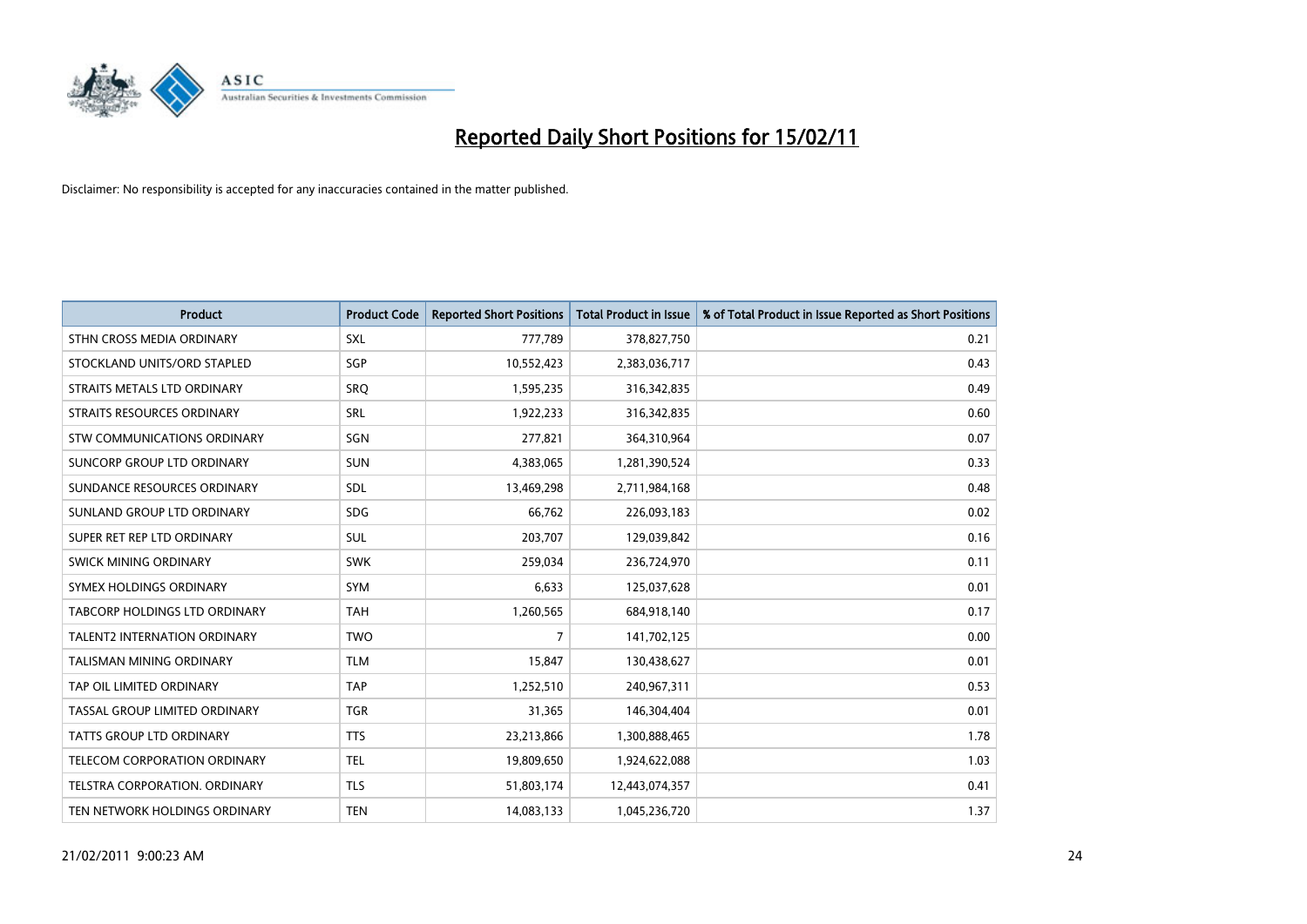

| <b>Product</b>                          | <b>Product Code</b> | <b>Reported Short Positions</b> | <b>Total Product in Issue</b> | % of Total Product in Issue Reported as Short Positions |
|-----------------------------------------|---------------------|---------------------------------|-------------------------------|---------------------------------------------------------|
| TERANGA GOLD CORP CDI 1:1               | TGZ                 | 305,844                         | 149,817,696                   | 0.20                                                    |
| TERRAMIN AUSTRALIA, ORDINARY            | <b>TZN</b>          | 104,300                         | 167,315,574                   | 0.06                                                    |
| TFS CORPORATION LTD ORDINARY            | <b>TFC</b>          | 64,248                          | 228,397,097                   | 0.02                                                    |
| THE REJECT SHOP ORDINARY                | <b>TRS</b>          | 349,259                         | 26,033,570                    | 1.36                                                    |
| THOR MINING PLC CHESS DEPOSITARY        | <b>THR</b>          | 2,307                           | 240,235,256                   | 0.00                                                    |
| THORN GROUP LIMITED ORDINARY            | <b>TGA</b>          | 46,547                          | 129,858,924                   | 0.03                                                    |
| THUNDELARRA EXPLOR, ORDINARY            | <b>THX</b>          | 3,597                           | 153,412,482                   | 0.00                                                    |
| <b>TIGER RESOURCES ORDINARY</b>         | <b>TGS</b>          | 163,189                         | 597,523,151                   | 0.03                                                    |
| TIMBERCORP LIMITED ORDINARY             | <b>TIM</b>          | 90,074                          | 352,071,429                   | 0.02                                                    |
| <b>TISHMAN SPEYER UNITS</b>             | <b>TSO</b>          | 74,775                          | 338,440,904                   | 0.02                                                    |
| TNG LIMITED ORDINARY                    | <b>TNG</b>          | 4,321                           | 258,055,076                   | 0.00                                                    |
| TOLL HOLDINGS LTD ORDINARY              | <b>TOL</b>          | 16,906,714                      | 706,577,616                   | 2.38                                                    |
| TORO ENERGY LIMITED ORDINARY            | <b>TOE</b>          | 35,404                          | 964,936,676                   | 0.00                                                    |
| <b>TOWER AUSTRALIA ORDINARY</b>         | <b>TAL</b>          | 150,624                         | 419,652,394                   | 0.02                                                    |
| TOWER LIMITED ORDINARY                  | <b>TWR</b>          | 696,119                         | 263,603,448                   | 0.26                                                    |
| TOX FREE SOLUTIONS ORDINARY             | <b>TOX</b>          | 79,369                          | 91,855,500                    | 0.08                                                    |
| TPG TELECOM LIMITED ORDINARY            | <b>TPM</b>          | 3,604,019                       | 775,522,421                   | 0.45                                                    |
| TRANSFIELD SERV INFR STAPLED SECURITIES | <b>TSI</b>          | 508,959                         | 434,862,971                   | 0.12                                                    |
| <b>TRANSFIELD SERVICES ORDINARY</b>     | <b>TSE</b>          | 831,586                         | 549,715,957                   | 0.15                                                    |
| TRANSPACIFIC INDUST, ORDINARY           | <b>TPI</b>          | 19,609,225                      | 960,638,735                   | 2.03                                                    |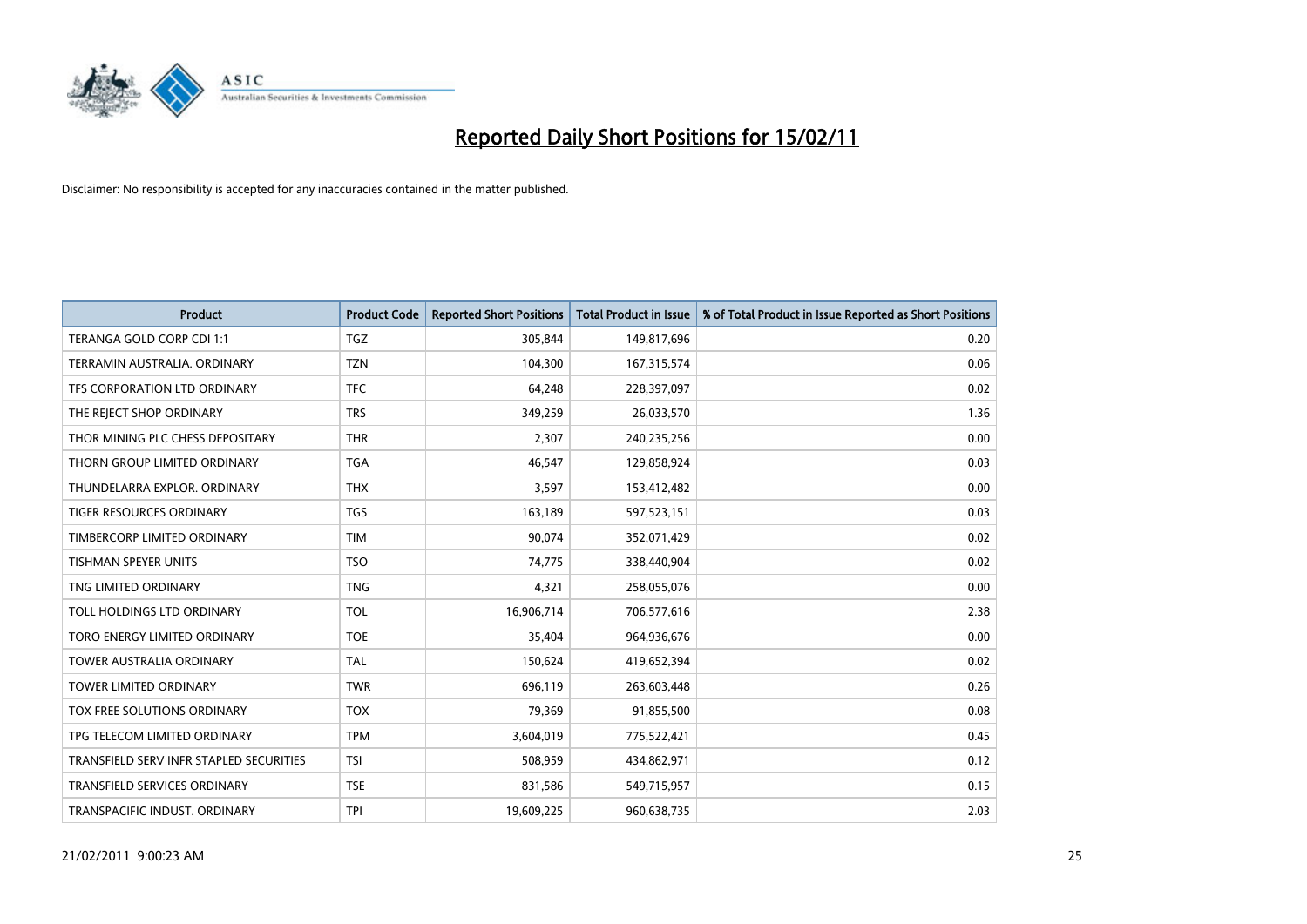

| <b>Product</b>                            | <b>Product Code</b> | <b>Reported Short Positions</b> | <b>Total Product in Issue</b> | % of Total Product in Issue Reported as Short Positions |
|-------------------------------------------|---------------------|---------------------------------|-------------------------------|---------------------------------------------------------|
| TRANSURBAN GROUP TRIPLE STAPLED SEC.      | <b>TCL</b>          | 4,288,627                       | 1,441,290,633                 | 0.29                                                    |
| TRINITY GROUP STAPLED SECURITIES          | <b>TCO</b>          | 3,419                           | 231,701,539                   | 0.00                                                    |
| TROY RESOURCES NL ORDINARY                | <b>TRY</b>          | 18,430                          | 87,565,323                    | 0.02                                                    |
| UGL LIMITED ORDINARY                      | <b>UGL</b>          | 5,560,183                       | 166,028,705                   | 3.37                                                    |
| UNILIFE CORPORATION CDI US PROHIBITED     | <b>UNS</b>          | 214,391                         | 277,791,611                   | 0.07                                                    |
| UXC LIMITED ORDINARY                      | <b>UXC</b>          | 463,216                         | 305,789,718                   | 0.15                                                    |
| VALAD PROPERTY GROUP STAPLED US PROHIBIT. | <b>VPG</b>          | 4,054,752                       | 115,108,116                   | 3.52                                                    |
| <b>VDM GROUP LIMITED ORDINARY</b>         | <b>VMG</b>          | 37,082                          | 193,127,749                   | 0.02                                                    |
| <b>VENTURE MINERALS ORDINARY</b>          | <b>VMS</b>          | 74,632                          | 220,943,592                   | 0.03                                                    |
| VIRGIN BLUE HOLDINGS ORDINARY             | <b>VBA</b>          | 15,039,748                      | 2,210,197,600                 | 0.68                                                    |
| <b>VISION GROUP HLDGS ORDINARY</b>        | <b>VGH</b>          | 78,000                          | 73,583,806                    | 0.11                                                    |
| <b>VITA GROUP LTD ORDINARY</b>            | <b>VTG</b>          | 75,190                          | 142,499,800                   | 0.05                                                    |
| <b>VITERRA INC CDI 1:1</b>                | <b>VTA</b>          | 3,828                           | 68,629,939                    | 0.01                                                    |
| WASABI ENERGY LTD. ORDINARY               | <b>WAS</b>          | 643,548                         | 2,112,307,864                 | 0.03                                                    |
| <b>WATPAC LIMITED ORDINARY</b>            | <b>WTP</b>          | 48,792                          | 183,341,382                   | 0.02                                                    |
| <b>WDS LIMITED ORDINARY</b>               | <b>WDS</b>          | 6.449                           | 143,107,458                   | 0.00                                                    |
| WEBIET LIMITED ORDINARY                   | <b>WEB</b>          | 93,339                          | 77,961,278                    | 0.12                                                    |
| WESFARMERS LIMITED ORDINARY               | <b>WES</b>          | 21,326,832                      | 1,005,187,251                 | 2.09                                                    |
| WESFARMERS LIMITED PARTIALLY PROTECTED    | <b>WESN</b>         | 53,574                          | 151,884,911                   | 0.02                                                    |
| WEST AUSTRALIAN NEWS ORDINARY             | <b>WAN</b>          | 9,497,739                       | 219,668,970                   | 4.33                                                    |